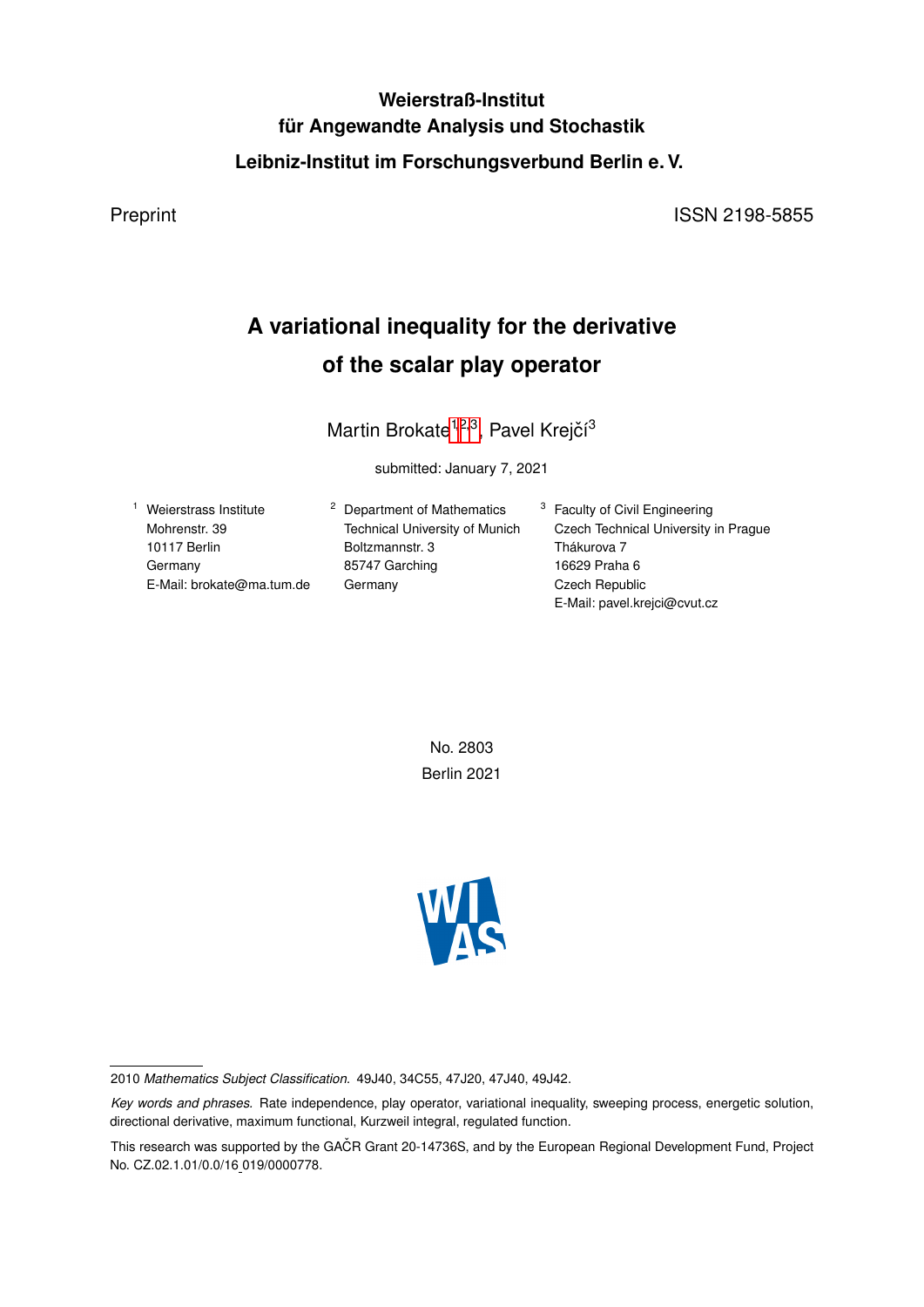Edited by Weierstraß-Institut für Angewandte Analysis und Stochastik (WIAS) Leibniz-Institut im Forschungsverbund Berlin e. V. Mohrenstraße 39 10117 Berlin Germany

Fax: +49 30 20372-303 E-Mail: <preprint@wias-berlin.de> World Wide Web: <http://www.wias-berlin.de/>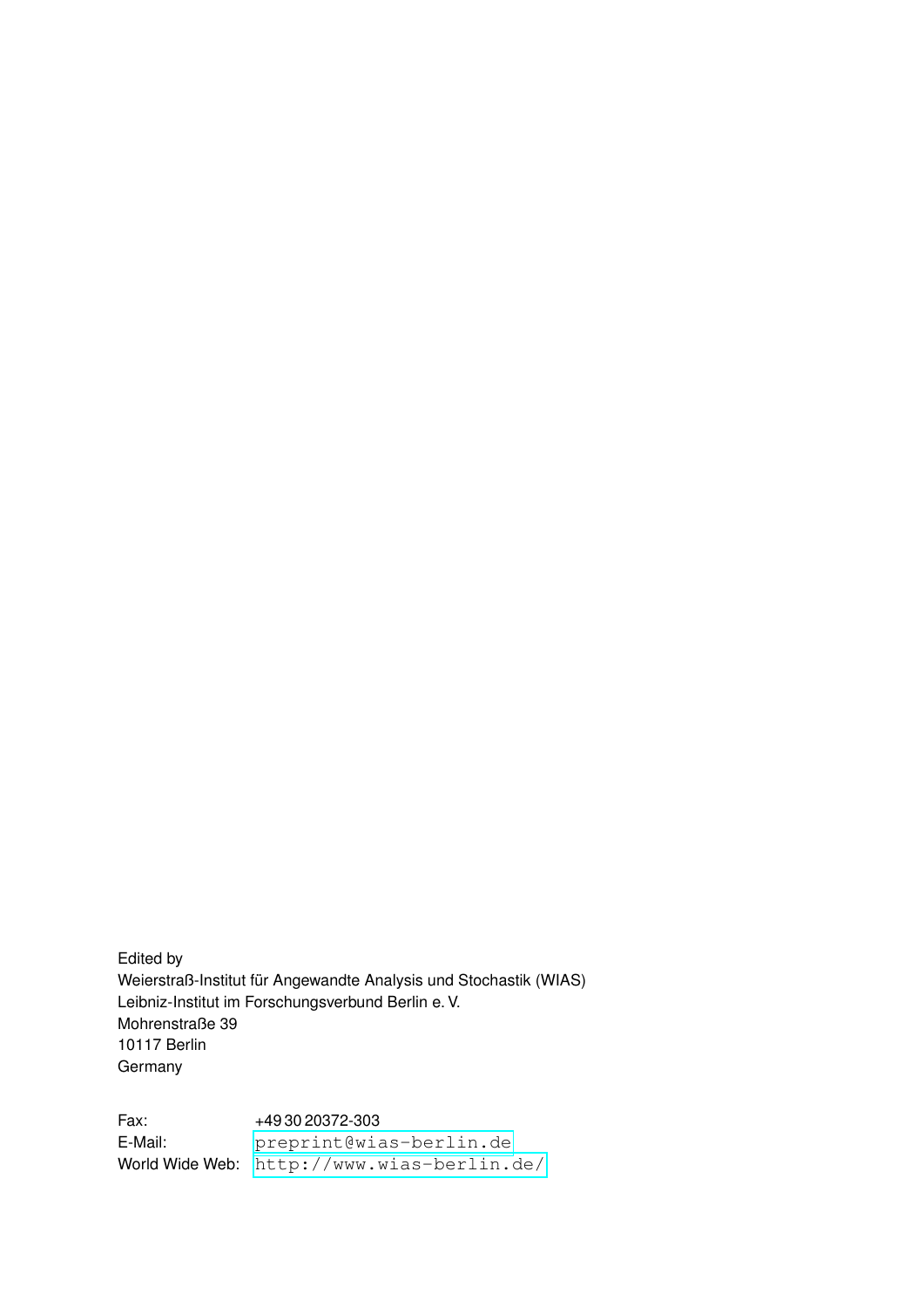# **A variational inequality for the derivative of the scalar play operator**

Martin Brokate, Pavel Krejčí

ABSTRACT. We show that the directional derivative of the scalar play operator is the unique solution of a certain variational inequality. Due to the nature of the discontinuities involved, the variational inequality has an integral form based on the Kurzweil-Stieltjes integral.

## <span id="page-2-1"></span>1. INTRODUCTION.

The scalar stop operator  $S_r$  arises as the solution operator  $(u, z_0) \mapsto z$  of the rate-independent evolution variational inequality

$$
(\dot{u}(t) - \dot{z}(t))(z(t) - \zeta) \ge 0 \quad \forall \zeta \in Z \,, \quad \text{for a.e. } t \in (a, b) \,, \tag{1.1a}
$$

<span id="page-2-0"></span> $z(t) \in Z \quad \forall t \in [a, b], \qquad z(a) = z_0,$  (1.1b)

with  $Z = [-r, r]$ ,  $r > 0$ . Its twin, the scalar play operator  $\mathcal{P}_r$ , is given by

$$
\mathcal{P}_r[u; z_0] = u - \mathcal{S}_r[u; z_0]. \tag{1.2}
$$

The properties of these operators have been studied extensively in e.g. [\[21,](#page-20-0) [9,](#page-19-0) [15,](#page-20-1) [23,](#page-20-2) [4,](#page-19-1) [10,](#page-19-2) [11,](#page-19-3) [18\]](#page-20-3).

The operators  $\mathcal{S}_r$  and  $\mathcal{P}_r$  are Lipschitz continuous from  $W^{1,1}(a,b)\times Z$  to  $W^{1,1}(a,b)$  and can be extended to Lipschitz continuous operators from  $C[a, b] \times Z$  to  $C[a, b]$ , and even to spaces of regulated functions. However, they are not differentiable in the classical sense.

In this paper we investigate the **pointwise directional derivative**

$$
g(t) = \lim_{\lambda \downarrow 0} \frac{\mathcal{P}_r[u + \lambda h; z_0 + \lambda y_0](t) - \mathcal{P}_r[u; z_0](t)}{\lambda}, \quad t \in [a, b],
$$
\n(1.3)

at a point  $(u, z_0)$  in function space in the direction  $(h, y_0)$ . (The corresponding derivative for the stop is then given by  $h - q$ .) We have shown already in [\[3,](#page-19-4) Proposition 5.3] that this limit exists for  $u, h \in$  $C[a, b]$  and that it can be computed (in principle, at least) with the aid of the chain rule, applied to a certain composition of mappings involving cumulated maxima of the type  $u \mapsto f$ ,  $f(t) = \max_{[t_*,t]} u$ with  $t_* \in [a, b]$ .

As the main result (Theorem [2.1\)](#page-4-0) of this paper, we show that  $q$  is the unique solution of a certain system of variational inequalities if  $u \in C[a, b]$  and  $h \in C[a, b] \cap BV[a, b]$ . The function q turns out to belong to  $BV[a, b]$  and to be one-sided continuous at each  $t \in [a, b]$ ; however, it may be discontinuous from the right at some points and discontinuous from the left at other points even if  $u$ and  $h$  are smooth. (See Example [4.7](#page-11-0) below.)

To our knowledge, this is the first result in the literature which characterizes a generalized derivative of the solution operator of a rate-independent evolution by a variational inequality. Let us add the remark that the play operator represents the solution operator of the simplest nontrivial energetic rateindependent system in the sense of [\[18\]](#page-20-3).

Since the derivative  $q$  is not absolutely continuous, it will not satisfy a variational inequality based on pointwise time derivatives like  $(1.1)$ . Instead, one expects the variational inequality for q to be of integral form. Such an integral form already arises when one is interested in a variational inequality formulation for the play operator itself if  $u$  does not belong to  $W^{1,1}(a,b).$  Indeed, for  $u\in C[a,b]\cap BV[a,b]$  a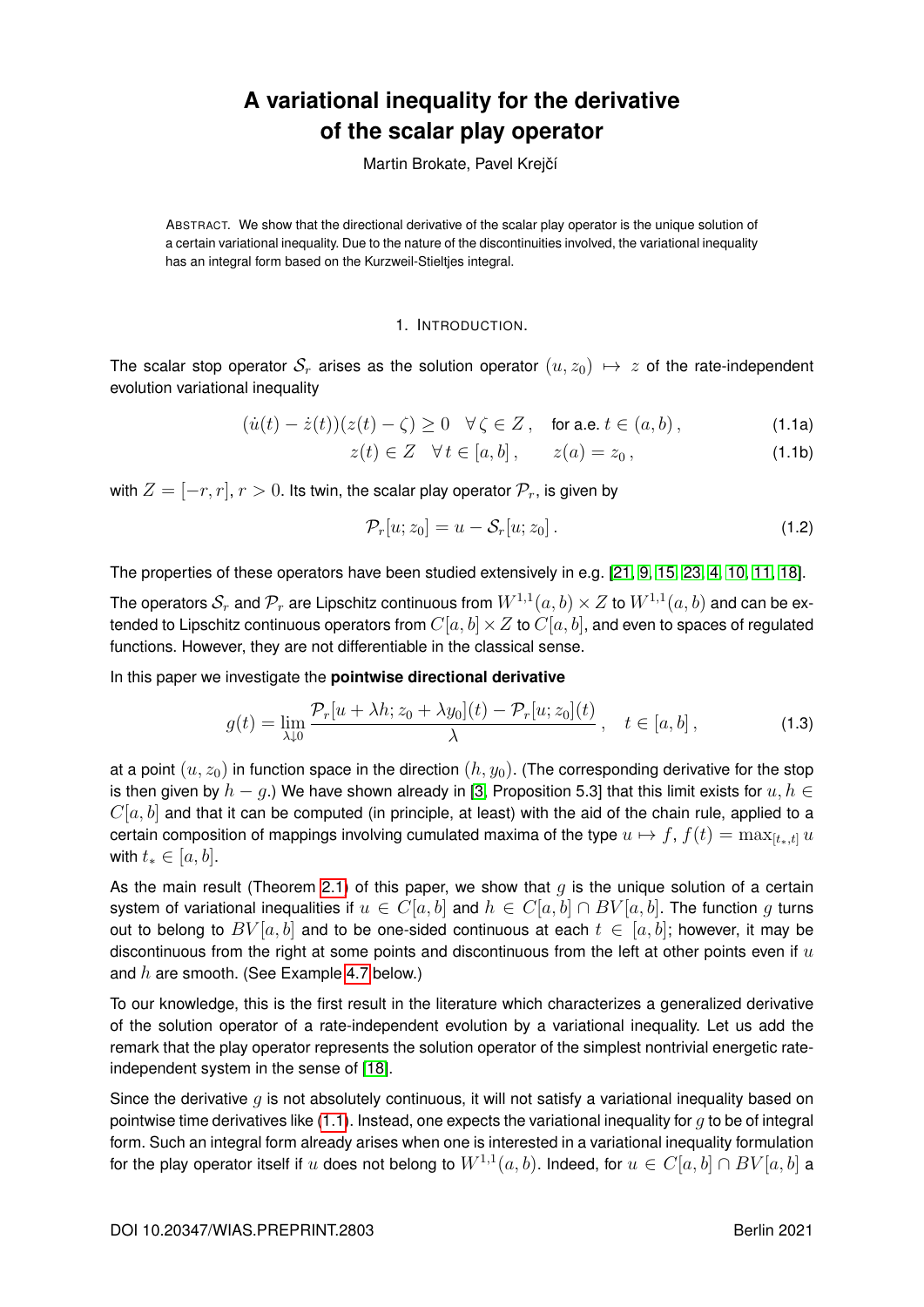proper substitute for [\(1.1a\)](#page-2-1) is given by (see Theorem 4.1 in [\[11\]](#page-19-3))

$$
\int_{a}^{b} (z(t) - v(t)) \, dw(t) \ge 0 \qquad \text{for all } v \in C[a, b] \text{ with values in } Z. \tag{1.4}
$$

Here  $w = \mathcal{P}_r[u; z_0] = u - z$ , and the integral is a Riemann-Stieltjes integral.

When  $u$  is discontinuous, an integral  $\int_a^b f(t)\,dg(t)$  of Stieltjes type must be able to deal with functions f and q which are simultaneously discontinuous at certain points of  $[a, b]$ , in order to be useful in the present context. The Kurzweil-Stieltjes integral in particular satisfies this requirement, see Chapter 6 in [\[20\]](#page-20-4). Indeed, this integral was used in e.g. [\[13,](#page-19-5) [14\]](#page-20-5) to deal with rate-independent evolutions where the "driving function"  $u$  is discontinuous.

As  $g$  may be discontinuous and the integral  $\int_a^b g(t+) \, dg(t)$  appears in the variational characterization of q, we also use the Kurzweil-Stieltjes integral.

Another problem to be overcome is the formulation of the constraint in place of  $Z$  in the variational inequality for  $q$ . In a general setting this constraint represents a first order conical approximation of the original constraint near the point where the derivative has to be computed. Its exact formulation and the accompanying proofs, however, are not immediately obvious and can be rather tricky, as the literature on the differentiability of solution operators for elliptic and parabolic variational inequalities shows, see e.g. [\[19,](#page-20-6) [22,](#page-20-7) [5,](#page-19-6) [6,](#page-19-7) [1,](#page-19-8) [24,](#page-20-8) [25\]](#page-20-9).

Here, the constraint for the directional derivative  $h - q$  of the stop operator, or more precisely for the right limit of  $h - q$ , turns out to be a time-dependent cone  $K(t)$  depending on u via w and z.

In [\(1.1\)](#page-2-0) there is no space variable, so PDE regularity problems are absent. But on the other hand, for rate-independent evolutions there is no natural Hilbert (or reflexive Banach) space framework w.r.t. the time variable. This creates problems when trying to pass to the limit in difference quotient approximations of  $q$  based on [\(1.1\)](#page-2-0). Instead, our proof of the main result is based on the decomposition of the play already used in [\[3\]](#page-19-4) (which is not visible in the resulting variational inequality) and on piecewise constant approximations of h (which, as it turns out, yield piecewise constant approximations of q). It heavily uses the well-known explicit formula for the directional derivative of the maximum functional.

Let us close this introduction with the remark that Newton and Bouligand derivatives of the scalar play have been obtained in [\[2\]](#page-19-9).

### 2. BASIC NOTIONS AND MAIN RESULT

We use the standard notations  $C[a,b],$   $BV[a,b]$  and  $W^{1,1}(a,b)$  for the spaces of continuous functions, of functions of bounded variation and of absolutely continuous functions on the interval  $[a, b] \subset$ R. We also denote by  $G[a, b]$  the space of regulated functions on  $[a, b]$ .

We repeat the definition of the scalar stop from  $(1.1)$ , allowing arbitrary initial values in order to simplify the formalism associated with directional derivatives. Let  $Z = [-r, r]$  with  $r > 0$ , let  $\pi_Z : \mathbb{R} \to \mathbb{R}$ denote the projection on  $Z.$  It is well-known that for given  $(u,z_0)\in W^{1,1}(a,b)\times \mathbb{R}$  there exists a unique solution  $z\in W^{1,1}(a,b)$  of the evolution variational inequality

$$
(\dot{u}(t) - \dot{z}(t))(z(t) - \zeta) \ge 0 \quad \forall \zeta \in Z, \quad \text{for a.e. } t \in (a, b), \tag{2.1a}
$$

<span id="page-3-1"></span>
$$
z(t) \in Z \quad \forall \, t \in [a, b], \qquad z(a) = \pi_Z(z_0). \tag{2.1b}
$$

The operators  $S_r$  and  $\mathcal{P}_r$  defined by  $S_r[u; z_0] = z$  and  $\mathcal{P}_r[u; z_0] = w = u - z$  are thus well-defined on  $W^{1,1}(a,b).$  It is also well-known that for  $w=\mathcal{P}_r[u;z_0]$  and  $\tilde{w}=\mathcal{P}_r[\tilde{u};\tilde{z}_0]$  we have

<span id="page-3-0"></span>
$$
\|\tilde{w} - w\|_{\infty} \le \|\tilde{u} - u\|_{\infty} + |\tilde{z}_0 - z_0|.
$$
 (2.2)

DOI 10.20347/WIAS.PREPRINT.2803 Berlin 2021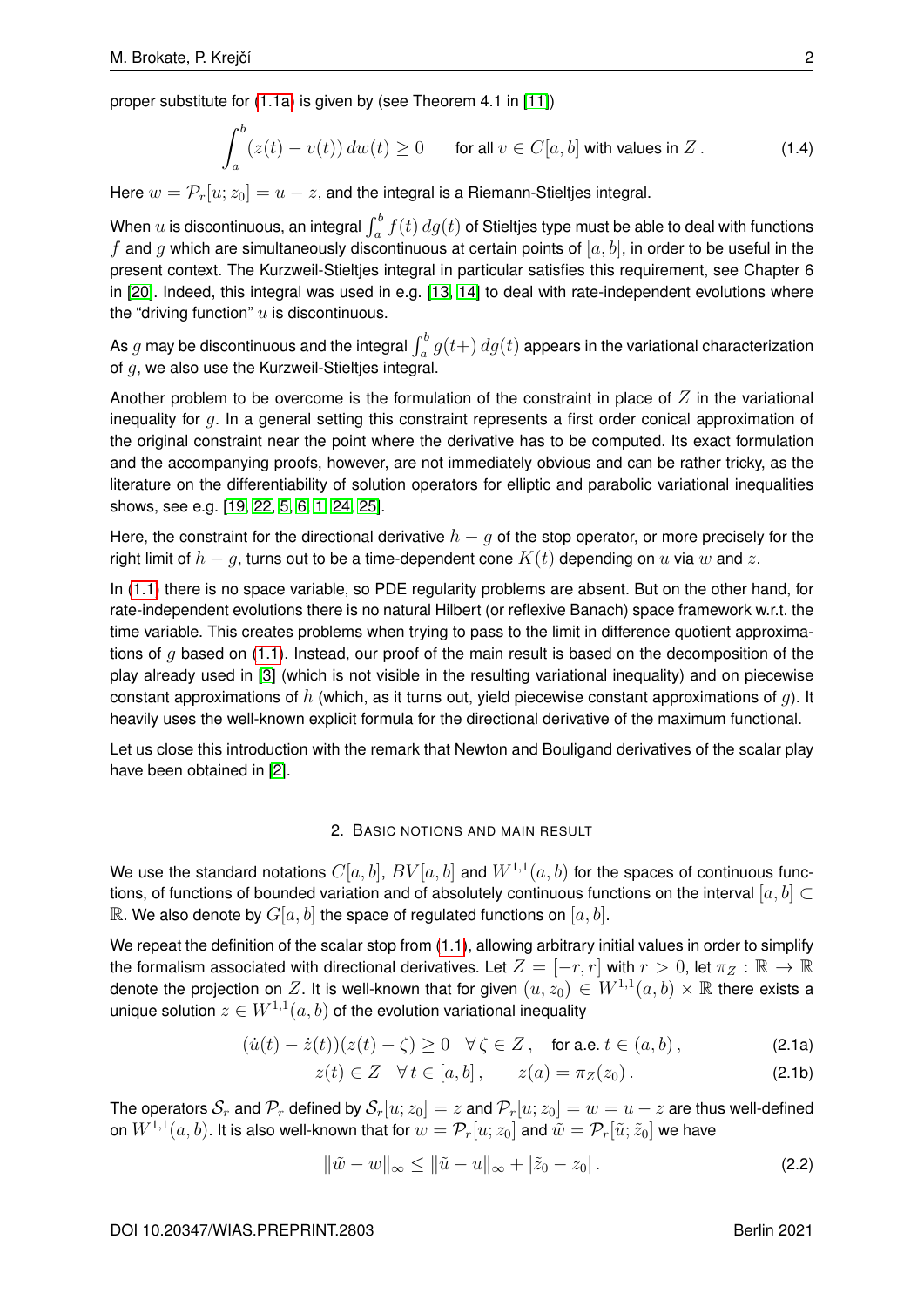Thus,  $S_r$  and  $\mathcal{P}_r$  can be uniquely extended to Lipschitz continuous operators  $S_r, \mathcal{P}_r : C[a, b] \times \mathbb{R} \to$  $C[a, b]$ , and [\(2.2\)](#page-3-0) continues to hold for this extension.

Let  $(u, z_0) \in C[a, b] \times \mathbb{R}$  be given, let  $z = \mathcal{S}_r[u; z_0]$  and  $w = \mathcal{P}_r[u; z_0]$ . The variational inequality for the directional derivative of  $\mathcal{P}_r$  at  $(u, z_0)$  involves the directional derivative of the projection  $\pi$  as well as a time-dependent restriction  $K(t)$ , the so-called critical cone. The sets  $K(t)$  depend on u by means of the behaviour of the trajectory  $\{(w(t), z(t)) : t \in [a, b]\}$  as follows. We set

$$
A_1 = \{t \in [a, b] : |z(t)| < r\},
$$
  
\n
$$
A_2^+ = \{t \in [a, b] : z(t) = r, \exists \varepsilon > 0, w = w(t) \text{ on } [t, t + \varepsilon)\},
$$
  
\n
$$
A_2^- = \{t \in [a, b] : z(t) = -r, \exists \varepsilon > 0, w = w(t) \text{ on } [t, t + \varepsilon)\},
$$
  
\n
$$
A_2 = A_2^+ \cup A_2^-,
$$
  
\n
$$
A_3 = \{t \in [a, b) : |z(t)| = r, \exists \varepsilon > 0, w \neq w(t) \text{ on } (t, t + \varepsilon)\}.
$$
\n(2.3)

<span id="page-4-7"></span>The definition of  $A_2^\pm$  is to be understood as  $b\in A_2^\pm$  if  $z(b)=\pm r.$ 

Note that  $[a,b]=A_1\cup A_2^+\cup A_2^-\cup A_3$  since  $w$  is piecewise monotone (see e.g. Lemma [4.4](#page-9-0) below), and that this union is disjoint.

We define the critical cone  $K(t) \subset \mathbb{R}$ ,  $t \in [a, b]$ , by

<span id="page-4-6"></span>
$$
K(t) = \begin{cases} \mathbb{R}, & t \in A_1, \\ \mathbb{R}_-, & t \in A_2^+, \\ \mathbb{R}_+, & t \in A_2^-, \\ \{0\}, & t \in A_3, \end{cases}
$$
 (2.4)

where  $\mathbb{R}_+ = [0, \infty)$  and  $\mathbb{R}_- = (-\infty, 0]$ .

The sets  $G_K[a, s]$  of admissible test functions associated to K are defined for  $s \in (a, b]$  as

$$
G_K[a, s] = \{v : v \in G[a, s], v(t) \in K(t) \text{ for all } t \in [a, s] \}.
$$
 (2.5)

Given  $(h, y_0) \in G[a, b] \times \mathbb{R}$ , we consider the following system of variational inequalities for an unknown function  $q \in BV[a, b]$ .

<span id="page-4-5"></span><span id="page-4-3"></span><span id="page-4-2"></span><span id="page-4-1"></span>
$$
g(a) = h(a) - \pi'_Z(z_0; y_0), \qquad (2.6a)
$$

$$
h(t) - g_{+}(t) \in K(t) \qquad \forall \ t \in [a, b], \tag{2.6b}
$$

$$
\int_{a}^{s} (h(t) - g_{+}(t) - v(t)) \, dg(t) \ge 0 \qquad \forall \ s \in (a, b], \ v \in G_{K}[a, s]. \tag{2.6c}
$$

The integral in [\(2.6c\)](#page-4-1) is a Kurzweil-Stieltjes integral, see [\[20\]](#page-20-4). In [\(2.6b\)](#page-4-2) and (2.6c),  $g_+:[a,b]\to\mathbb{R}$ denotes the right limit of  $q : [a, b] \to \mathbb{R}$  defined by  $q_+(b) = q(b+) = q(b)$  and

$$
g_{+}(t) = g(t+) = \lim_{\tau \to t, \tau > t} g(\tau), \quad a \le t < b. \tag{2.7}
$$

We also use the left limit defined by  $g(a) = g(a-) = g(a)$  and

$$
g_{-}(t) = g(t-) = \lim_{\tau \to t, \tau < t} g(\tau), \quad a < t \le b. \tag{2.8}
$$

We now state the main result of this paper.

<span id="page-4-0"></span>**Theorem 2.1.** *Let*  $(u, z_0) \in C[a, b] \times \mathbb{R}$ *, let*  $h \in C[a, b] \cap BV[a, b]$ *,*  $y_0 \in \mathbb{R}$ *. Then the pointwise directional derivative*

<span id="page-4-4"></span>
$$
g(t) = \lim_{\lambda \downarrow 0} \frac{\mathcal{P}_r[u + \lambda h; z_0 + \lambda y_0](t) - \mathcal{P}_r[u; z_0](t)}{\lambda}, \qquad (2.9)
$$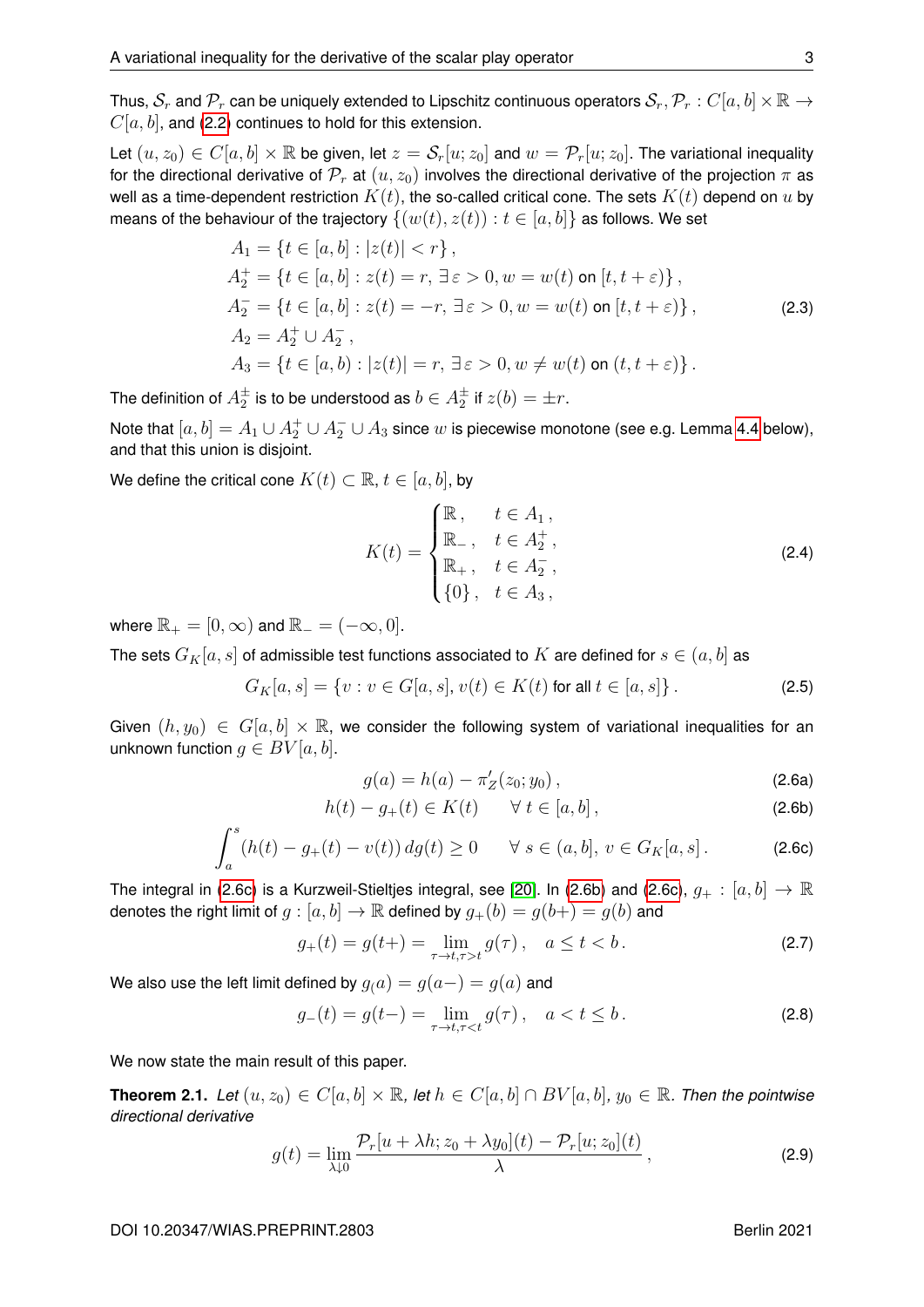*exists for all*  $t \in [a, b]$  *and is the unique solution in*  $BV[a, b]$  *of the system [\(2.6\)](#page-4-3). Moreover,*  $q(t) \in$  ${g_{+}(t), g_{-}(t)}$  *for all*  $t \in [a, b]$ *.* 

*Proof.* That the limit in [\(2.9\)](#page-4-4) exists for  $h \in C[a, b]$  and belongs to  $BV[a, b]$  for  $h \in C[a, b] \cap BV[a, b]$ has been proved in [\[3\]](#page-19-4), Corollary 5.4 and Proposition 6.3. These results will also be obtained during the course of the exposition below. That g solves the system [\(2.6\)](#page-4-3) and satisfies  $g(t) \in \{g_+(t), g_-(t)\}\$ for all  $t \in [a, b]$  will be proved in Propositions [5.14](#page-17-0) and [5.15.](#page-18-0)

The proof of uniqueness follows standard lines; we present it for the sake of completeness. Let  $q, \tilde{q} \in$  $BV[a, b]$  be two solutions of [\(2.6\)](#page-4-3), let  $s \in (a, b]$  be arbitrary. By [\(2.6b\)](#page-4-2), the restrictions of  $h - q_+$  and of  $h - \tilde{g}_+$  to  $[a, s]$  belong to  $G_K[a, s]$ . Inserting each of these functions into the variational inequality [\(2.6c\)](#page-4-1) for the other one and adding the resulting inequalities we obtain

$$
\int_a^s (\tilde{g}_+ - g_+) \, d(\tilde{g} - g) \le 0 \, .
$$

It follows from Proposition [6.2,](#page-19-10) applied to  $\tilde{q} - q$  in place of q and  $[a, s]$  in place of  $[a, b]$ , that

$$
\frac{1}{2} ((\tilde{g}(s) - g(s))^2 - (\tilde{g}(a) - g(a))^2) \le \int_a^s (\tilde{g}_+ - g_+) d(\tilde{g} - g).
$$

Since  $\tilde{g}(a) = g(a)$  by [\(2.6a\)](#page-4-5) and s was arbitrary, it follows that  $\tilde{g}(s) = g(s)$  for all  $s > a$ . This completes the proof of uniqueness.

**Remark 2.2.** In [\(2.6\)](#page-4-3), we might replace the system [\(2.6c\)](#page-4-1) w.r.t. s by the single variational inequality for  $s = b$ ; Proposition [5.15](#page-18-0) shows that for the directional derivative g this is equivalent. However, we then obtain uniqueness only in the set  $BV_{rl}[a, b] \subset BV[a, b]$  of functions which are one-sided continuous at every point of  $[a, b]$ . Indeed, in our uniqueness proof we need not only q but also  $\tilde{q}$  to satisfy the system [\(2.6c\)](#page-4-1), and the one-sided continuity is crucially used in the proof of Proposition [5.15.](#page-18-0)  $\Box$ 

In this paper we are mainly concerned with the pointwise directional derivative  $q$  from [\(2.9\)](#page-4-4). We may also view g as the directional derivative of  $\mathcal{P}_r : C[a, b] \times \mathbb{R} \to Y$  for an appropriate function space  $Y$ . Indeed, since

$$
\left\|\frac{\mathcal{P}_r[u+\lambda h; z_0+\lambda y_0]-\mathcal{P}_r[u; z_0]}{\lambda}\right\|_{\infty}\leq \|h\|_{\infty}+|y_0|,
$$

the difference quotients on the right side of [\(2.9\)](#page-4-4) converge to  $g$  in  $L^p(a,b)$  for all  $p\,\in\,[1,\infty)$  by dominated convergence. Therefore,  $g$  is the directional derivative of  $\mathcal{P}_r:C[a,b]\times\mathbb{R}\to L^p(a,b)$  at  $(u, z_0)$  in the direction  $(h, y_0)$ . We write

$$
g = \mathcal{P}'_r([u; z_0]; [h; y_0]) \,. \tag{2.10}
$$

Our proof of the main theorem above requires a detailed study of  $q$  which will be represented as the derivative of the composition of certain mappings. As this involves the chain rule, and as the chain rule does not hold in general for mappings which are only directionally differentiable, we need the slightly stronger concept of the Hadamard derivative. Let

$$
F: U \to Y, \quad U \subset X
$$

be a mapping, where X and Y are normed spaces and  $U \subset X$  is open. If the directional derivative  $F'(u;h)$  exists and satisfies

$$
F'(u; h) = \lim_{\lambda \downarrow 0} \frac{F(u + \lambda h + r(\lambda)) - F(u)}{\lambda}
$$
\n(2.11)

DOI 10.20347/WIAS.PREPRINT.2803 Berlin 2021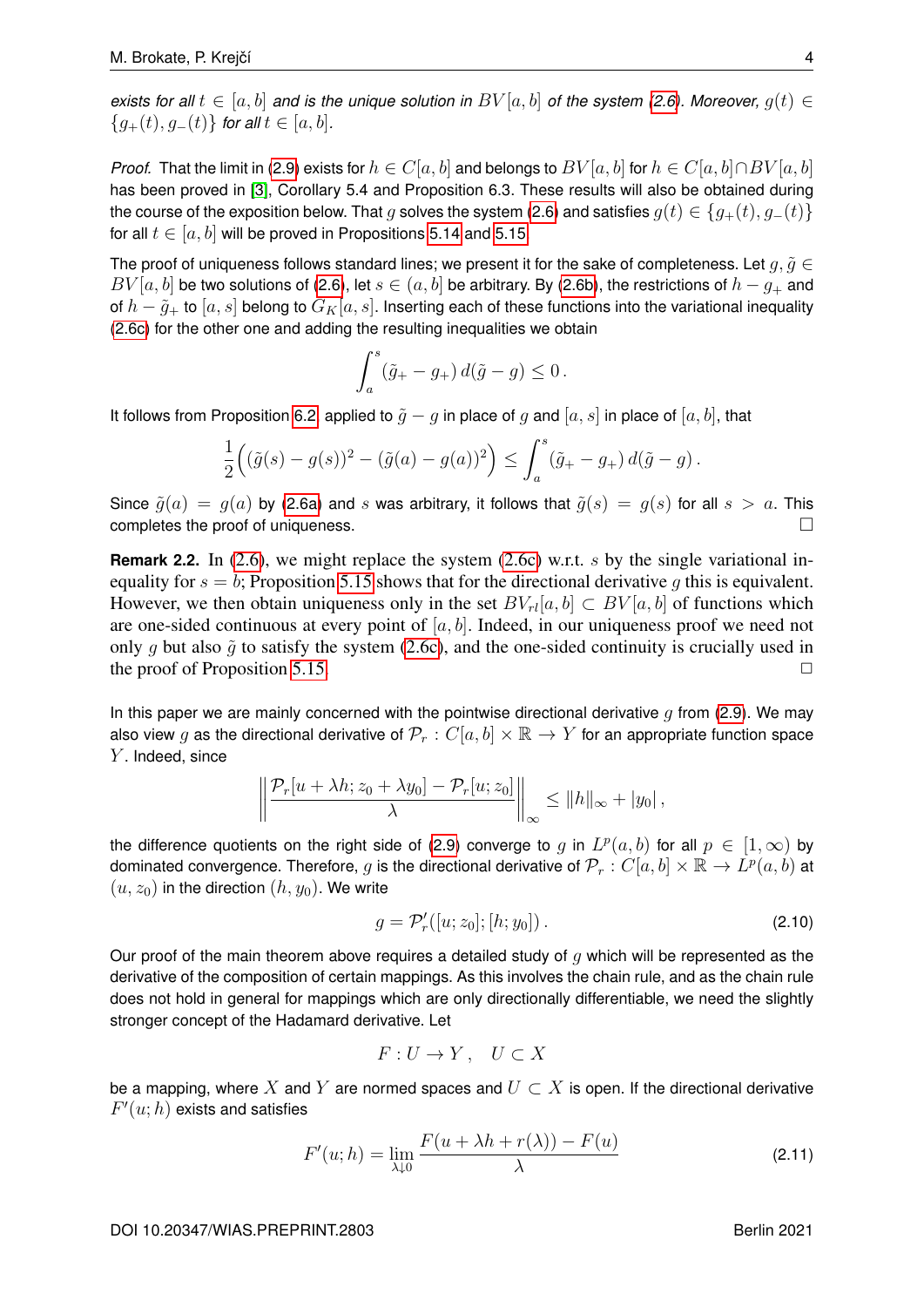for all functions  $r\,:\,[0,\lambda_0)\,\to\,X$  with  $r(\lambda)/\lambda\,\to\,0$  as  $\lambda\,\downarrow\,0,\,F'(u;h)$  is called the **Hadamard derivative** of F at u in the direction h. If this is true for all  $h \in X$ , F is called Hadamard differentiable at u.

It is well-known and elementary to prove that  $F$  is Hadamard differentiable at  $u$  if it is directionally differentiable and locally Lipschitz at  $u$  and that the chain rule is valid for the composition of Hadamard differentiable functions. In the study of g we will use this result; concerning  $P_r$  we immediately note the following consequence of Theorem [2.1](#page-4-0) (which has already been obtained in [\[3\]](#page-19-4)).

**Corollary 2.3.** *The play and the stop operator are Hadamard differentiable as mappings*  $\mathcal{P}_r$ ,  $\mathcal{S}_r$  :  $C[a,b]\times\mathbb{R}\to L^p(a,b)$  for all  $p\in[1,\infty)$ , and their Hadamard derivatives are given by  $g$  resp.  $h-g$ *from Theorem [2.1.](#page-4-0)* ◯

3. THE MAXIMUM FUNCTIONAL

Let  $\varphi: C[a, b] \to \mathbb{R}$  be the maximum functional

$$
\varphi(u) = \max_{t \in [a,b]} u(t), \quad u \in C[a,b], \tag{3.1}
$$

let

$$
M(u) = \{ t \in [a, b] : u(t) = \varphi(u) \}
$$
 (3.2)

denote the set where u attains its maximum. It is well-known, see e.g. [\[8\]](#page-19-11), that  $\varphi$  possesses a directional derivative given by

<span id="page-6-0"></span>
$$
\varphi'(u; h) = \max_{t \in M(u)} h(t) \tag{3.3}
$$

at each  $u \in C[a, b]$  in any direction  $h \in C[a, b]$ .

Since in the proof of the main result we approximate  $h$  by discontinuous functions (namely, step func-tions), we want to obtain a result corresponding to [\(3.3\)](#page-6-0) for the extension of  $\varphi$  to a larger space. For this we choose the space  $G[a, b]$  of regulated functions, the closure of the step functions with respect to the supremum norm. We consider

$$
\varphi(u) = \sup_{t \in [a,b]} u(t), \quad u \in G[a,b].
$$
\n(3.4)

In order to utilize the result [\(3.3\)](#page-6-0) on  $C[a, b]$ , we employ a time transformation. This is a common technique when dealing with evolutions involving discontinuous state functions, see e.g. [\[7,](#page-19-12) [9,](#page-19-0) [17\]](#page-20-10).

Let  $u, h \in G[a, b]$  be given. Let

<span id="page-6-1"></span>
$$
D \supset \{t : t \in [a, b], u \text{ or } h \text{ are discontinuous at } t\}
$$
\n
$$
(3.5)
$$

be a finite or countably infinite set which includes all discontinuity points of u and h. (The set on the right side of [\(3.5\)](#page-6-1) has this property, see e.g. Theorem 4.1.8 in [\[20\]](#page-20-4).) The idea is to expand the points  $t \in D$  to intervals  $J_t$  and interpolate the values  $u(t-)$ ,  $u(t)$  and  $u(t+)$  as well as  $h(t-)$ ,  $h(t)$  and  $h(t+)$  continuously on  $J_t$ , in order to obtain continuous functions  $u^D$  and  $h^D$  to which [\(3.3\)](#page-6-0) then can be applied.

We intend to define a suitable time transformation

$$
\beta: I^{D} \to I, \quad I = [a, b], \quad I^{D} = [a, b^{D}].
$$
 (3.6)

Let  $\delta:D\to\mathbb{R}$  be a function with  $\delta>0$  and  $\sum_{s\in D}\delta(s)<\infty.$  We define  $\alpha_+,\alpha_-:I\to\mathbb{R}$  by

$$
\alpha_{-}(t) = t + \sum_{s \in D, s < t} \delta_s \,, \quad \alpha_{+}(t) = t + \sum_{s \in D, s \le t} \delta_s \,. \tag{3.7}
$$

Then

<span id="page-6-2"></span>
$$
\alpha_+(t) = \alpha_-(t) \quad \Leftrightarrow \quad t \notin D \,. \tag{3.8}
$$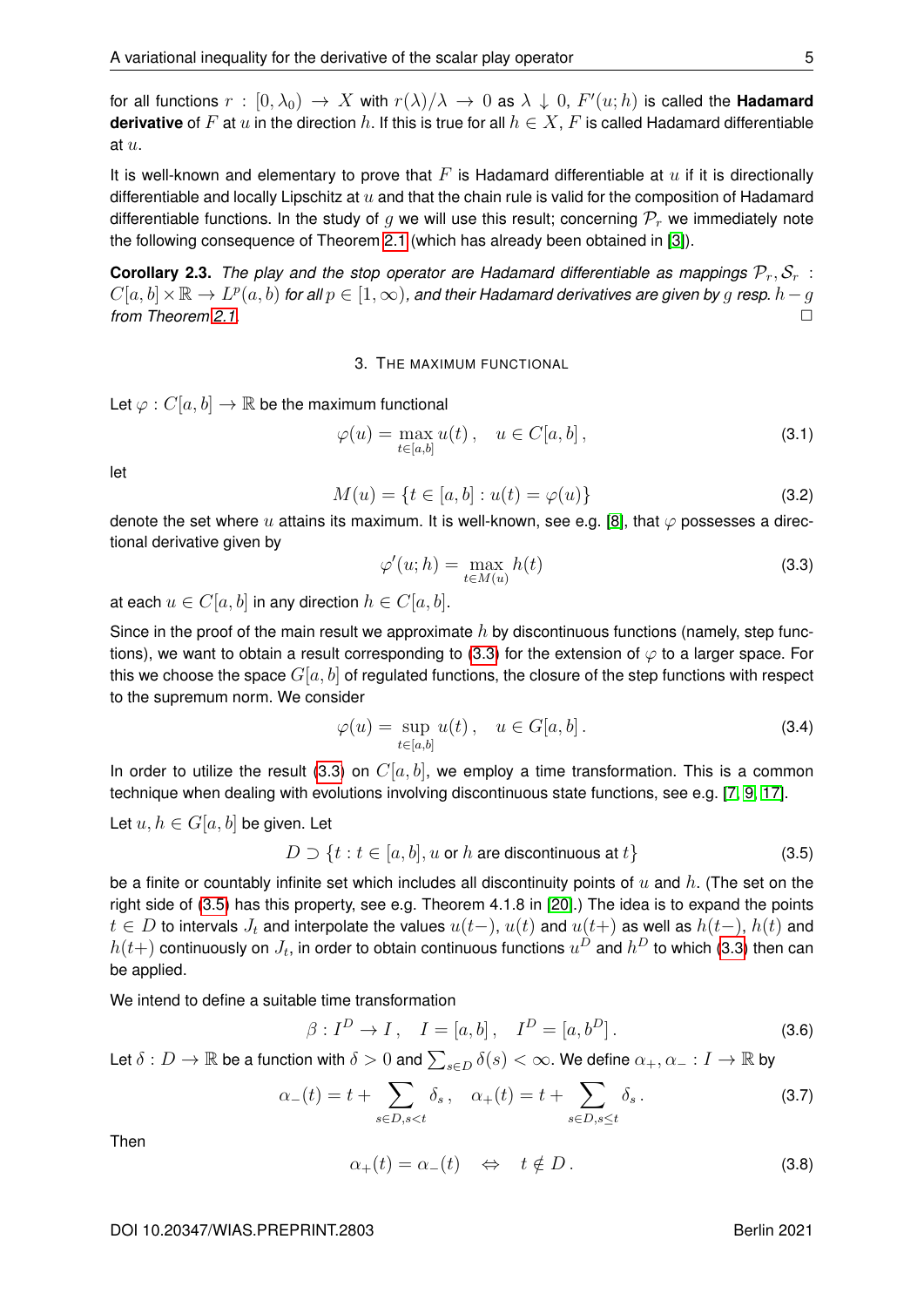We set

$$
J_t = [\alpha_-(t), \alpha_+(t)]. \tag{3.9}
$$

By [\(3.8\)](#page-6-2),  $J_t$  consists of a single point if and only if  $t \notin D$ .

We now set  $I^D=[a,b^D]$  with  $b^D=b+\alpha_+(b)$  and define the time transformation  $\beta:I^D\to I$  by  $\beta(\tau) = t$  if  $\tau \in J_t$ .  $(3.10)$ 

The function  $\beta$  is nondecreasing, surjective, continuous and satisfies  $J_t = \beta^{-1}(\{t\})$  for all  $t \in I.$ Let  $\alpha(t)$  be the midpoint of  $J_t,$ 

<span id="page-7-4"></span>
$$
\alpha(t) = \frac{1}{2}(\alpha_+(t) + \alpha_-(t)), \quad t \in I.
$$
 (3.11)

For any given  $v \in G[a,b]$ , we define  $v^D: I^D \to \mathbb{R}$  by

$$
v^D(\alpha(t)) = v(t) \quad \text{if } t \notin D,
$$
\n(3.12)

and, if  $t\in D,$  we define  $v^D$  on  $J_t$  as the linear interpolate of the values

<span id="page-7-5"></span>
$$
v^{D}(\alpha_{-}(t)) = v(t-), \quad v^{D}(\alpha(t)) = v(t), \quad v^{D}(\alpha_{+}(t)) = v(t+).
$$
 (3.13)

Hence, the restrictions of  $v^D$  to the intervals  $J_t$  are continuous for all  $t\in[a,b].$  Since  $\alpha:I\to I^D$  is strictly monotone by construction, the mapping  $v\mapsto v^D$  is injective.

Choosing  $v = u$  resp.  $v = h$  one may check that the functions  $u^D$  and  $h^D$  are continuous on the whole interval  $I^D$ , since all discontinuity points of  $u$  and  $h$  belong to  $D.$ 

<span id="page-7-3"></span>**Proposition 3.1.** *Let*  $u, h \in G[a, b]$ *. Then*  $\varphi : G[a, b] \to \mathbb{R}$  *is Hadamard differentiable in*  $u$  *in the direction* h. If in particular  $u \in C[a, b]$ , then

<span id="page-7-0"></span>
$$
\varphi'(u; h) = \max_{t \in M(u)} \max\{h(t-), h(t), h(t+)\}
$$
\n(3.14)

*with the convention*  $h(a-) = h(a)$ ,  $h(b+) = h(b)$ .

If  $u$  has discontinuity points, [\(3.14\)](#page-7-0) has to be replaced by a more complicated formula.

*Proof.* Let D,  $u^D$  and  $h^D$  be defined as above. Let  $\varphi^D$  denote the maximum functional on  $C(I^D)$ . By construction,

$$
\varphi(u + \lambda h) = \varphi^{D}((u + \lambda h)^{D}) = \varphi^{D}(u^{D} + \lambda h^{D})
$$

holds for every  $\lambda > 0$ . It follows that for all  $\lambda > 0$ 

<span id="page-7-1"></span>
$$
\frac{\varphi(u+\lambda h)-\varphi(u)}{\lambda}=\frac{\varphi^D(u^D+\lambda h^D)-\varphi^D(u^D)}{\lambda}.
$$
\n(3.15)

Since  $u^D$  and  $h^D$  are continuous,  $(\varphi^D)'(u^D; h^D)$  exists. By [\(3.15\)](#page-7-1), the directional derivative  $\varphi'(u;h)$ exists, too, and

$$
(\varphi^D)'(u^D; h^D) = \varphi'(u; h).
$$

Applying [\(3.3\)](#page-6-0) to  $\varphi^D$  we obtain

<span id="page-7-2"></span>
$$
\varphi'(u; h) = \max_{\tau \in M^D(u^D)} h^D(\tau), \quad M^D(u^D) = \{ \tau : u^D(\tau) = \varphi^D(u^D) \}.
$$
 (3.16)

Since  $u$  is continuous,  $u^D|J_t$  is constant for all  $t\in [a,b].$  Therefore,

$$
M^{D}(u^{D}) = \bigcup_{t \in M(u)} J_{t}, \quad \max_{\tau \in J_{t}} h^{D}(\tau) = \max\{h(t-), h(t), h(t+)\}.
$$

Now [\(3.14\)](#page-7-0) follows from [\(3.16\)](#page-7-2). As  $\varphi$  is Lipschitz continuous on  $G[a, b]$ , the directional derivative is a Hadamard derivative.  $\square$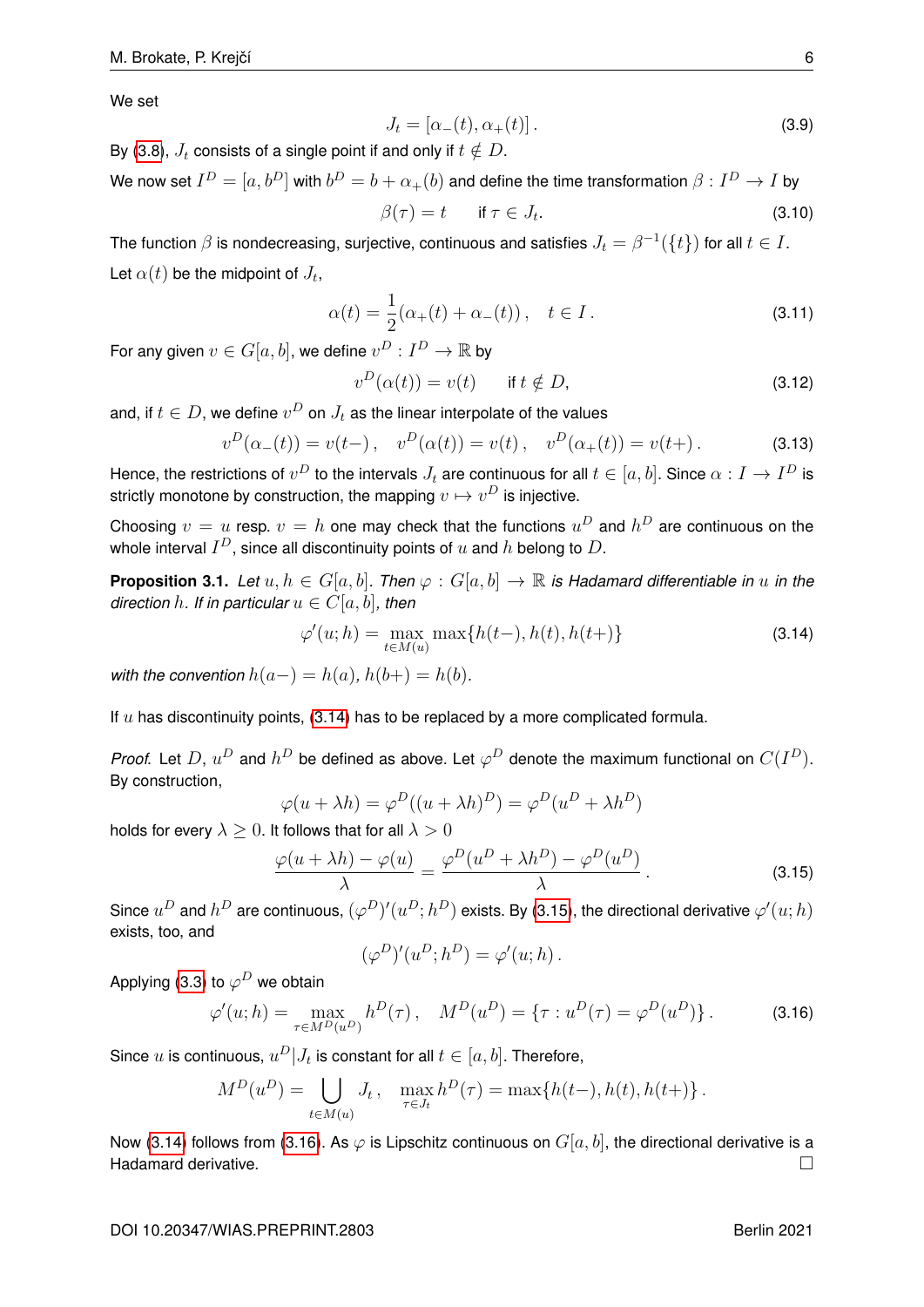In the context of the play operator we will need to consider the maximum over subintervals of  $[a, b]$ . Let  $J=[t_*,t^*]\subset[a,b].$  For  $t\in J$  we define

$$
F_t(u) = \sup_{t_* \le s \le t} u(s), \quad u \in G[a, b],
$$
  
\n
$$
M(u, t) = \{ \tau \in [t_*, t] : u(\tau) = F_t(u) \}, \quad u \in G[a, b].
$$
\n(3.17)

<span id="page-8-2"></span><span id="page-8-1"></span>**Corollary 3.2.** The functional  $F_t$  is Hadamard differentiable on  $G[a, b]$  for every  $t \in J = [t_*, t^*] \subset I$  $[a, b]$ *. For*  $u \in C[a, b]$  and  $h \in G[a, b]$ , its directional derivative is given by  $F'_{t_*}(u; h) = h(t_*)$  and

<span id="page-8-0"></span>
$$
F'_{t}(u; h) = \max_{s \in M(u,t)} \hat{h}(s), \quad \hat{h}(s) = \begin{cases} \max\{h(t_{*}), h(t_{*}+) \}, & s = t_{*}, \\ \max\{h(s-), h(s), h(s+) \}, & t_{*} < s < t, \\ \max\{h(t-), h(t) \}, & s = t, \end{cases}
$$
(3.18)

*for*  $t \in (t_*, t^*].$ 

*Proof.* This is a direct consequence of Proposition [3.1](#page-7-3) and the chain rule applied to the mapping  $u \mapsto u|J \mapsto F_t(u).$ 

#### 4. THE DIRECTIONAL DERIVATIVE OF THE SCALAR PLAY

Let  $(u, z_0) \in C[a, b] \times \mathbb{R}$  be given, let  $w = \mathcal{P}_r[u; z_0]$  and  $z = \mathcal{S}_r[u; z_0]$ . The trajectories  $\{(u(t), w(t)) :$  $t\in [a,b]$ } lie within the subset  $\{(x,y): |x-y|\leq r\}$  of the plane  $\mathbb{R}^2$ . They consist of parts which belong to the interior, the right or the left boundary of this subset. Accordingly, the time interval  $[a, b]$ decomposes into the three disjoint sets

$$
I_0 = \{t \in [a, b] : |u(t) - w(t)| = |z(t)| < r\},
$$
  
\n
$$
I_+ = \{t \in [a, b] : u(t) - w(t) = z(t) = r\},
$$
  
\n
$$
I_- = \{t \in [a, b] : u(t) - w(t) = z(t) = -r\}.
$$
\n(4.1)

We also define

$$
I_{\partial} = I_+ \cup I_- \,. \tag{4.2}
$$

The set  $I_0$  is a relatively open subset of  $[a, b]$ , the sets  $I_{\pm}$  and  $I_{\partial}$  are compact.

A closed interval  $J \subset [a, b]$  is called a **plus interval** for  $(u, z_0)$  if  $J \subset I_+ \cup I_0$  and  $J \cap I_+ \neq \emptyset$ ; it is called a **minus interval** for  $(u, z_0)$  if  $J \subset I_- \cup I_0$  and  $J \cap I_- \neq \emptyset$ . Thus, on a plus interval the trajectory  $\{(u(t), w(t))\}$  hits the right but not the left boundary of the admissible domain  $\{|u - w| \le r\}$ , and vice versa on a minus interval.

A partition  $\Delta: a = \tau_0 < ... < \tau_R = b$  is called **regular for**  $(u, z_0)$  if  $z(\tau_i) = 0$  for all  $0 < i < R$ and if all intervals  $[\tau_{i-1}, \tau_i]$  are plus or minus intervals for  $(u, z_0).$ 

If  $I_0 = [a, b]$ , that is, if the trajectory never touches the boundary, then  $w = u - z$  is constant on  $[a, b]$ and  $|z_0| < r$ . Since this continues to hold if we vary  $(u, z_0)$  by a sufficiently small amount,

$$
\mathcal{P}_r[\tilde{u};\tilde{z}_0](t) = \tilde{u}(a) - \tilde{z}_0, \quad t \in [a,b],
$$

if  $(\tilde{u}, \tilde{z}_0)$  is sufficiently close to  $(u, z_0)$ . Consequently, at  $(u, z_0)$  the play  $\mathcal{P}_r : C[a, b] \times \mathbb{R} \to C[a, b]$ has the Fréchet derivative  $\mathcal{P}'_r[u;z_0]$  given by

$$
\mathcal{P}'_r[u; z_0](h, y_0)(t) = h(a) - y_0, \quad t \in [a, b]. \tag{4.3}
$$

Since  $S_r[u; z_0] + \mathcal{P}_r[u; z_0] = u$ ,

$$
\mathcal{S}'_r[u; z_0](h, y_0)(t) = h(t) - h(a) + y_0, \quad t \in [a, b]. \tag{4.4}
$$

Thus, we only have to study the case  $[a, b] \neq I_0$ .

**Lemma 4.1.** *Let*  $(u, z_0) \in C[a, b] \times \mathbb{R}$ , *let*  $[a, b] \neq I_0$ *. Then there exists a regular partition for*  $(u, z_0)$ *.*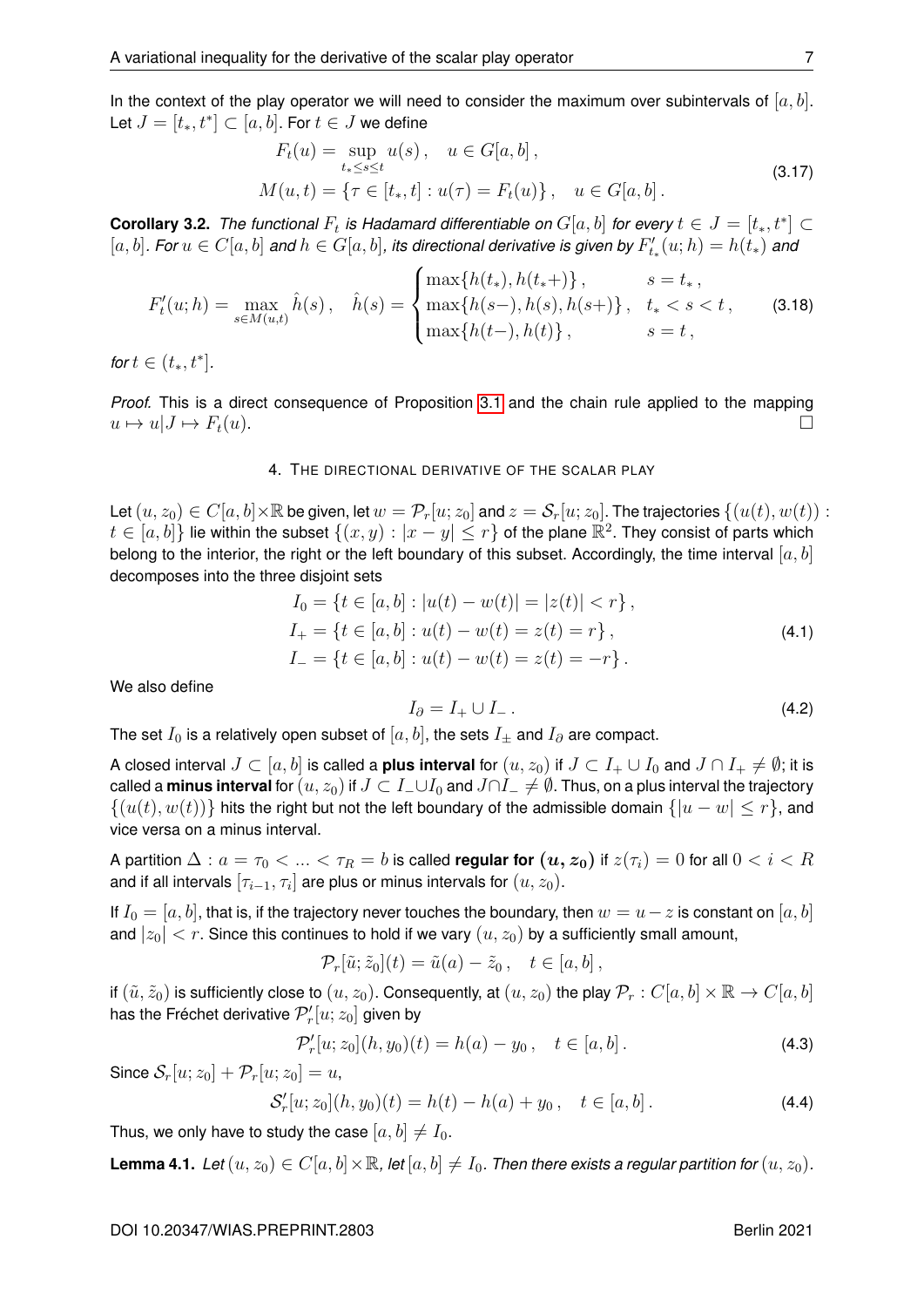*Proof.* Starting from  $\Delta = \{a, b\}$  we successively add points  $t \in (a, b)$  with  $z(t) = 0$  as follows until we arrive at a regular partition. Let  $\delta > 0$  be such that  $|z(t) - z(s)| < r$  for all  $s, t \in [a, b]$ with  $|s-t|\leq \delta.$  Let  $\Delta=\{\tau_i\}$  be a partition of  $[a,b]$  such that every interval  $[\tau_{i-1},\tau_i]$  includes at least one point from  $I_{\partial}$  and that  $z(\tau_i) = 0$  at all partition points in  $(a, b)$ . (The partition  $\Delta = \{a, b\}$ has this property since we assumed that  $[a, b] \neq I_0$ .) If  $\Delta$  is not regular, there exists an interval  $J = [\tau_{k-1}, \tau_k]$  which includes points  $s, t$  with  $z(s) = -r$  and  $z(t) = r$ . We choose  $\tau'$  between  $s$ and  $t$  with  $z(\tau')=0.$  All partition intervals of  $\Delta'=\Delta\cup\{\tau'\}$  then include at least one point from  $I_\delta.$ Since the distance of the new point  $\tau'$  from s and t, and thus from all partition points of  $\Delta$ , is at least  $\delta$ , this process comes to an end after a finite number of steps. The resulting partition is regular.  $\Box$ 

<span id="page-9-2"></span>**Lemma 4.2.** *Let*  $(u, z_0) \in C[a, b] \times \mathbb{R}$ *. We have* 

<span id="page-9-1"></span>
$$
\mathcal{P}_r[-u; -z_0] = -\mathcal{P}_r[u; z_0]. \tag{4.5}
$$

*If* J is a minus interval for  $(u, z_0)$ , then J is a plus interval for  $(-u, -z_0)$ . If  $\Delta$  is a regular partition for  $(u, z_0)$ , then  $\Delta$  *is a regular partition for*  $(-u, -z_0)$ *.* 

*Proof.* The equality [\(4.5\)](#page-9-1) is an elementary property of the play and can be derived e.g. via [\(2.1\)](#page-3-1). The other assertions follow directly from  $(4.5)$ .

<span id="page-9-5"></span>**Lemma 4.3.** Let  $J = [t_*, t^*]$  be a plus resp. a minus interval for  $(u, z_0) \in C[a, b] \times \mathbb{R}$ . Then  $w = \mathcal{P}_r[u; z_0]$  *satisfies* 

$$
w(t) = \max\{w(t_*)\}, \max_{t_* \le s \le t} u(s) - r\}, \quad \text{for all } t \in J,
$$
  

$$
w(t) = \min\{w(t_*)\}, \min_{t_* \le s \le t} u(s) + r\}, \quad \text{for all } t \in J,
$$
 (4.6)

*respectively. In particular,* w *is nondecreasing resp. nonincreasing on* J*.*

*Proof.* The first equality has been proved in [\[3,](#page-19-4) Lemma 5.1]. The second follows from the first, using Lemma [4.2.](#page-9-2)

For a given pair  $(u, z_0) \in C[a, b] \times \mathbb{R}$ , let

<span id="page-9-3"></span>
$$
U_{\delta} = \{ (\tilde{u}, \tilde{z}_0) \in G[a, b] \times \mathbb{R} : ||\tilde{u} - u||_{\infty} < \delta, \, |\tilde{z}_0 - z_0| < \delta \}
$$
 (4.7)

be its  $\delta$ -neighbourhood in  $G[a, b] \times \mathbb{R}$ , where  $\delta > 0$ . Let  $(\tilde{u}, \tilde{z}_0) \in U_{\delta}$ , let  $D \subset [a, b]$  include all discontinuity points of  $\tilde u.$  With  $\alpha^D=\alpha$  and  $\tilde u^D$  as in [\(3.11\)](#page-7-4)-[\(3.13\)](#page-7-5) we define  $\tilde w:[a,b]\to\mathbb R$  by

<span id="page-9-4"></span>
$$
\tilde{w}(t) = \tilde{w}^D(\alpha^D(t)), \quad \tilde{w}^D = \mathcal{P}_r[\tilde{u}^D; \tilde{z}_0]. \tag{4.8}
$$

<span id="page-9-0"></span>**Lemma 4.4.** *Let*  $\Delta$  *be a regular partition for*  $(u, z_0) \in C[a, b] \times \mathbb{R}$ *. Then there exists*  $\delta > 0$  *such that, for all*  $(\tilde{u}, \tilde{z}_0) \in U_\delta$  *from [\(4.7\)](#page-9-3) and all plus resp. minus partition intervals*  $J = [t_*, t^*]$  *of*  $\Delta$ *, the function*  $\tilde{w}$  *defined in [\(4.8\)](#page-9-4)* satisfies

$$
\tilde{w}(t) = \max\{\tilde{w}(t_*)\}, \sup_{t_* \le s \le t} \tilde{u}(s) - r\}, \quad \text{for all } t \in J,
$$
\n
$$
\tilde{w}(t) = \min\{\tilde{w}(t_*)\}, \inf_{t_* \le s \le t} \tilde{u}(s) + r\}, \quad \text{for all } t \in J,
$$
\n
$$
(4.9)
$$

<span id="page-9-6"></span>*respectively. In particular,*  $\tilde{w}$  *is piecewise monotone on* [a, b]. Moreover, the mapping  $(\tilde{u}, \tilde{z}_0) \mapsto \tilde{w}$  *is Lipschitz continuous on*  $U_{\delta}$ ,

<span id="page-9-7"></span>
$$
\|\tilde{w}_2 - \tilde{w}_1\|_{\infty} \le \|\tilde{u}_2 - \tilde{u}_1\|_{\infty} + |\tilde{z}_{0,2} - \tilde{z}_{0,1}|.
$$
\n(4.10)

*Proof.* Let  $J = [t_*, t^*]$  be a plus interval for  $(u, z_0)$ , so  $\min_J z + r > 0$ . Let  $(\tilde{u}, \tilde{z}_0) \in G[a, b] \times \mathbb{R}$ . let  $D\, \subset\, [a,b]$  include all discontinuity points of  $\tilde u$ , let  $J^D\, =\, [\alpha^D(t_*),\alpha^D(t^*)].$  By construction,  $\tilde{z}^D=\mathcal{S}_r[\tilde{u}^D;\tilde{z_0}]$  satisfies  $\min_{J^D}\tilde{z}^D=\min_{J}\tilde{z}.$  Since  $\mathcal{S}_r$  is Lipschitz continuous on  $C[a,b]\times\mathbb{R},$ there exists  $\delta_J > 0$  such that  $\min_J \tilde{z} + r > 0$  if  $\|\tilde{u} - u\|_{\infty} < \delta_J$  and  $|\tilde{z}_0 - z_0| < \delta_J$ . For every such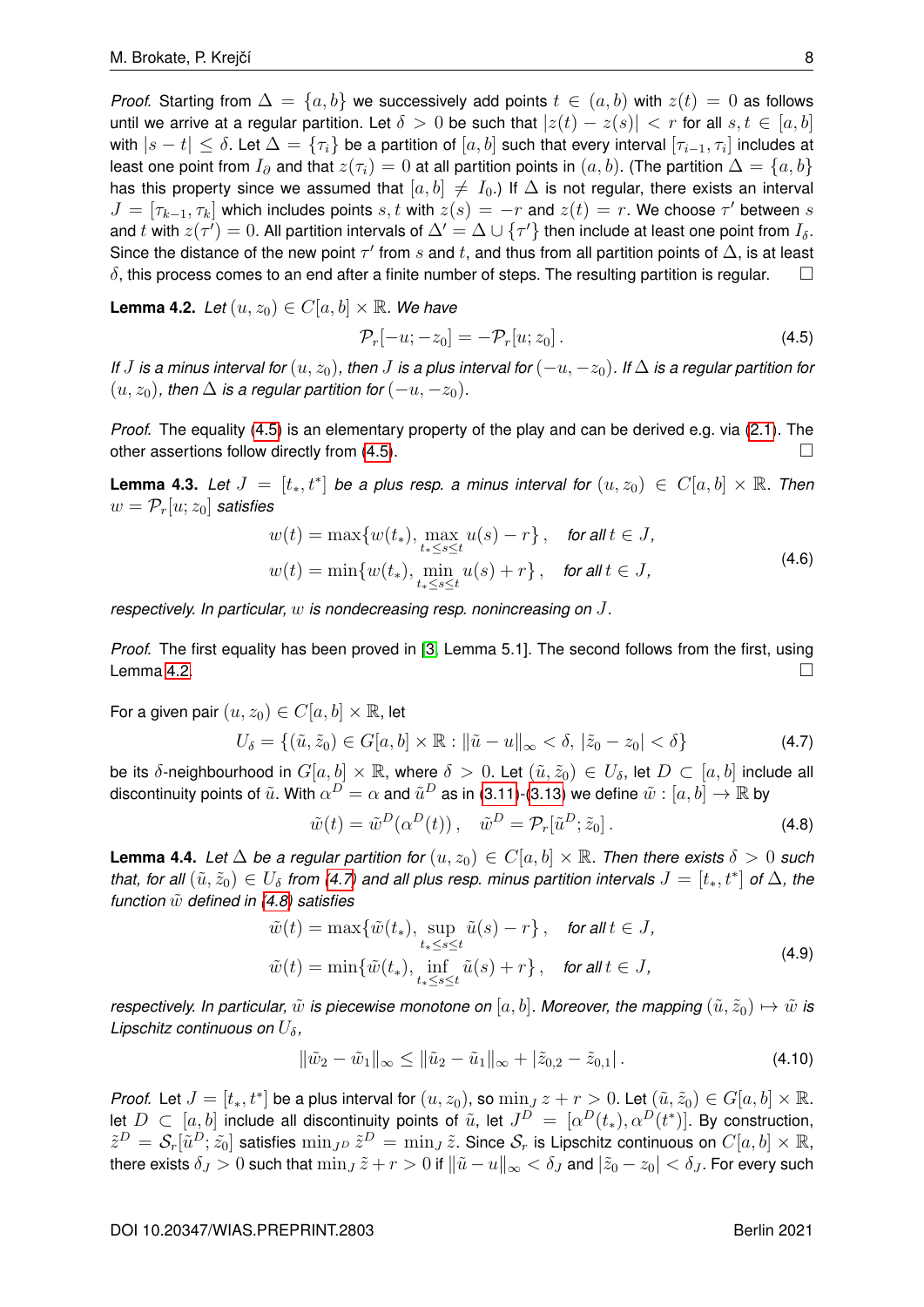pair  $(\tilde u,\tilde z_0)$ ,  $J^D$  is thus a plus interval for  $(\tilde u^D,\tilde z_0)$ . From Lemma [4.3,](#page-9-5) applied to  $(\tilde u^D,\tilde z_0)$  on  $J^D$ , it follows that

$$
\tilde{w}(t) = \tilde{w}^D(\alpha^D(t)) = \max{\{\tilde{w}^D(\alpha^D(t_*)), \max_{\alpha^D(t_*) \le \sigma \le \alpha^D(t)} \tilde{u}^D(\sigma) - r\}}
$$

$$
= \max{\{\tilde{w}(t_*), \sup_{t_* \le s \le t} \tilde{u}(s) - r\}}.
$$

If J is a minus interval, an analogous argument applies. Taking  $\delta = \min \delta_J$  over all subintervals J of  $\Delta$  yields [\(4.9\)](#page-9-6). To prove [\(4.10\)](#page-9-7), one checks by induction over the subintervals of  $\Delta$ , using (4.9), that  $|\tilde{w}_2(t) - \tilde{w}_1(t)|$  is bounded by the right side of [\(4.10\)](#page-9-7) for all  $t \in [a, b]$ .

By Lemma [4.4,](#page-9-0) for given  $(u, z_0) \in C[a, b] \times \mathbb{R}$ 

<span id="page-10-1"></span>
$$
\mathcal{P}_{r,t}[\tilde{u};\tilde{z}_0] = \tilde{w}(t) \tag{4.11}
$$

defines operators

$$
\mathcal{P}_{r,t}: U_{\delta} \to \mathbb{R}, \quad t \in [a, b], \tag{4.12}
$$

for sufficiently small  $\delta > 0$ . By Lemmas [4.3](#page-9-5) and [4.4,](#page-9-0)

<span id="page-10-0"></span>
$$
\mathcal{P}_{r,t}[\tilde{u};\tilde{z}_0] = \mathcal{P}_r[\tilde{u};\tilde{z}_0](t), \quad t \in [a,b], \tag{4.13}
$$

holds for all pairs  $(\tilde{u}, \tilde{z}_0) \in U_\delta \cap (C[a, b] \times \mathbb{R})$ . Extending  $\mathcal{P}_{r,t}$  to  $-U_\delta$  by

<span id="page-10-2"></span>
$$
\mathcal{P}_{r,t}[\tilde{u};\tilde{z}_0] = -\mathcal{P}_{r,t}[-\tilde{u};-\tilde{z}_0],\tag{4.14}
$$

we see from Lemma [4.2](#page-9-2) that [\(4.13\)](#page-10-0) holds on  $(-U_\delta) \cap (C[a, b] \times \mathbb{R})$ , too.

We derive a formula for the directional derivative of  $\mathcal{P}_{r,t}$  at  $(u, z_0)$ . For  $t = a$ ,

<span id="page-10-3"></span>
$$
\mathcal{P}_{r,a}[u; z_0] = u(a) - \pi_Z(z_0), \qquad (4.15)
$$

so  $\mathcal{P}_{r,a}$  is Hadamard differentiable at  $(u, z_0)$  and

<span id="page-10-4"></span>
$$
\mathcal{P}'_{r,a}([u; z_0]; [h; y_0]) = h(a) - \pi'_Z(z_0; y_0).
$$
\n(4.16)

holds for all  $(h, y_0) \in G[a, b] \times \mathbb{R}$ .

<span id="page-10-5"></span>**Proposition 4.5.** Let  $J = [t_*, t^*]$  be a plus interval for  $(u, z_0) \in C[a, b] \times \mathbb{R}$ , let  $\mathcal{P}_{r,t_*}$  be Hadamard *differentiable at*  $(u, z_0)$ . Then  $\mathcal{P}_{r,t}$  *is Hadamard differentiable at*  $(u, z_0)$  *for all*  $t \in J$ . The derivative

$$
g(t) = \mathcal{P}'_{r,t}([u; z_0]; [h; y_0]), \quad t \in J,
$$
\n(4.17)

*in the direction*  $(h, y_0) \in G[a, b] \times \mathbb{R}$  satisfies, for all  $t \in (t_*, t^*]$ ,

<span id="page-10-6"></span>
$$
g(t) = \begin{cases} g(t_*)\,, & w(t_*) > F_t(u) - r\,, \\ \max\{g(t_*)\,, F'_t(u; h)\}\,, & w(t_*) = F_t(u) - r\,, \\ F'_t(u; h)\,, & w(t_*) < F_t(u) - r\,, \end{cases}
$$
(4.18)

where  $F'_t(u; h)$  is given in [\(3.18\)](#page-8-0).

*Proof.* The maximum  $f : \mathbb{R}^2 \to \mathbb{R}$ ,  $f(x, y) = \max\{x, y\}$ , is Hadamard differentiable and has the directional derivative

$$
f'((x, y); (\xi, \eta)) = \begin{cases} \xi, & y < x, \\ \max{\{\xi, \eta\}}, & y = x, \\ \eta, & y > x. \end{cases}
$$

By [\(4.11\)](#page-10-1) and Lemma [4.4,](#page-9-0) for  $(\tilde{u}, \tilde{z}_0) \in U_{\delta}$  we have

$$
\mathcal{P}_{r,t}[\tilde{u};\tilde{z}_0] = \max\{\mathcal{P}_{r,t_*}[\tilde{u};\tilde{z}_0], F_t(\tilde{u}) - r\}.
$$

Therefore, all assertions follow from the chain rule and Lemma [3.2.](#page-8-1)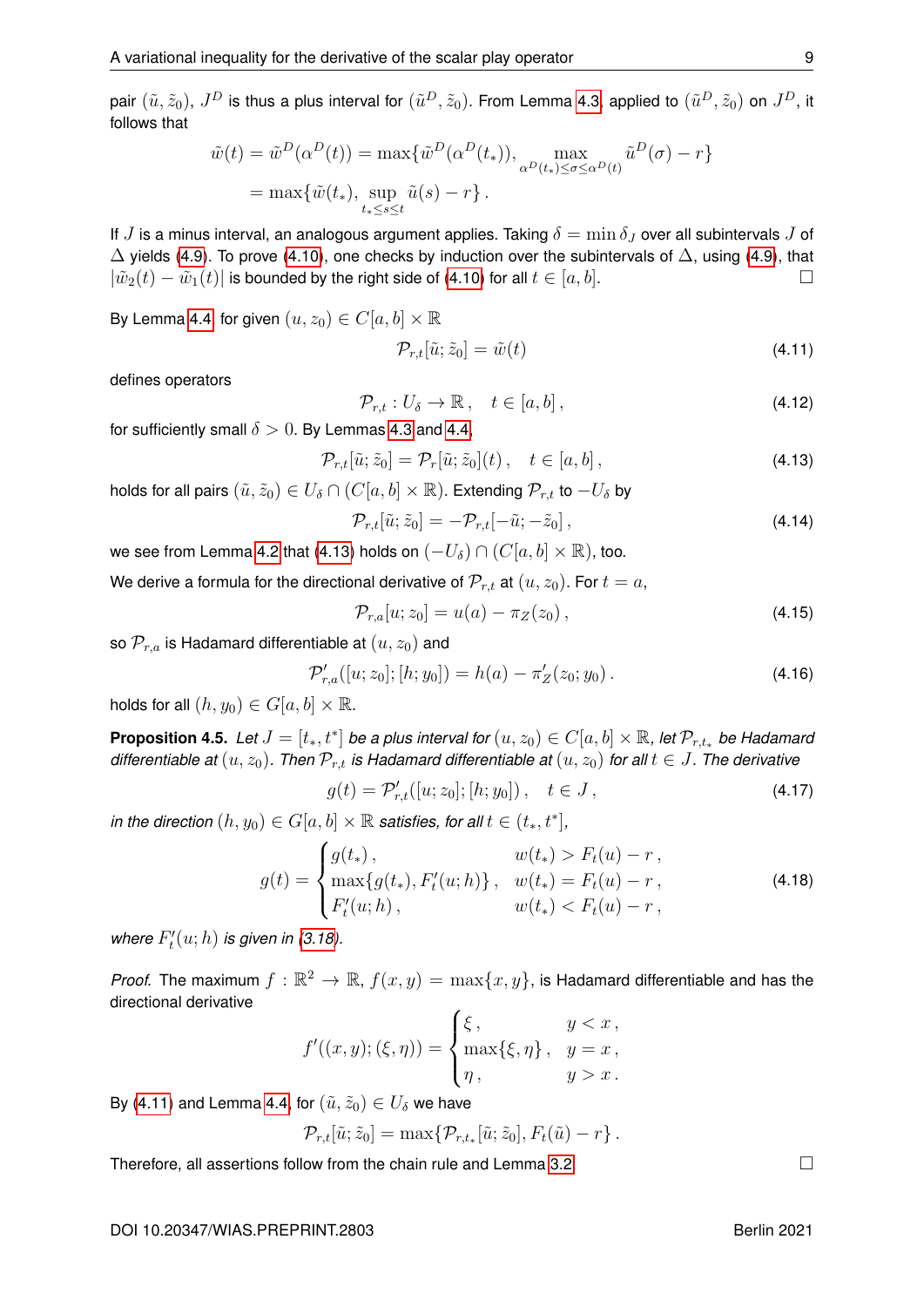<span id="page-11-3"></span>**Proposition 4.6.** *Let*  $(u, z_0) \in C[a, b] \times \mathbb{R}$ . *Then*  $\mathcal{P}_{r,t} : U_\delta \cup (-U_\delta) \to \mathbb{R}$  *is Hadamard differentiable at*  $(u, z_0)$  *and*  $(-u, -z_0)$  *for all*  $t \in [a, b]$  *if*  $\delta > 0$  *is sufficiently small, and* 

<span id="page-11-1"></span>
$$
\mathcal{P}'_{r,t}([u; z_0]; [h, y_0]) = -\mathcal{P}'_{r,t}([-u; -z_0]; [-h, -y_0])
$$
\n(4.19)

*for all*  $h \in G[a, b]$ ,  $y_0 \in \mathbb{R}$ . Moreover, setting

$$
\tilde{g}(t) = \mathcal{P}'_{r,t}([u; z_0]; [\tilde{h}, \tilde{y}_0]), \quad g(t) = \mathcal{P}'_{r,t}([u; z_0]; [h, y_0]),
$$

*we have that*

<span id="page-11-2"></span>
$$
\sup_{t \in [a,b]} \|\tilde{g} - g\|_{\infty} \le \|\tilde{h} - h\|_{\infty} + |\tilde{y}_0 - y_0| \tag{4.20}
$$

*for all*  $\tilde{h}$ ,  $h \in G[a, b]$  *and all*  $\tilde{y}_0, y_0 \in \mathbb{R}$ .

*Proof.* We first prove [\(4.19\)](#page-11-1). By [\(4.14\)](#page-10-2),  $\mathcal{P}_{r,t}$  is defined on  $U_\delta \cup (-U_\delta)$  for  $\delta > 0$  small enough and satisfies  $\mathcal{P}_{r,t}[\tilde{u};\tilde{z}_0] = -\mathcal{P}_{r,t}[-\tilde{u};-\tilde{z}_0]$  on  $U_\delta$ . Passing to the limit in the difference quotients corresponding to [\(4.19\)](#page-11-1) shows that if, for given  $(t, h, y_0)$ , one of the derivatives appearing in (4.19) exists, then the other exists too, and [\(4.19\)](#page-11-1) holds.

For  $t = a$  we refer to [\(4.15\)](#page-10-3) and [\(4.16\)](#page-10-4). On  $(a, b]$  we use induction over the successive subintervals of a regular partition  $\Delta$  for  $(u,z_0).$  Let  $J=[t_*,t^*]$  be such a subinterval. By the induction hypothesis,  $\mathcal{P}_{r,t_*}$  is Hadamard differentiable at  $(u,z_0)$ , and hence also at  $(-u,-z_0).$  If  $J$  is a plus interval for  $(u, z_0)$ , we apply Proposition [4.5.](#page-10-5) It follows that  $\mathcal{P}_{r,t}$  is Hadamard differentiable at  $(u, z_0)$ , and hence also at  $(-u,-z_0),$  for all  $t\,\in\, (t_*,t^*].$  If  $J$  is a minus interval for  $(u,z_0),$  it is a plus interval for  $(-u, -z_0)$  by Lemma [4.2.](#page-9-2) By Proposition [4.5,](#page-10-5)  $\mathcal{P}_{r,t}$  is Hadamard differentiable at  $(-u, -z_0)$ , and hence at  $(u,z_0)$ , for all  $t\in (t_*,t^*].$  This completes the induction step and thus the proof of [\(4.19\)](#page-11-1).

That [\(4.20\)](#page-11-2) holds follows from [\(4.10\)](#page-9-7) applied to the difference quotients which define  $\tilde{g}$  and  $g$ .

The pointwise directional derivative  $q$  can be discontinuous from the right or from the left at certain points of  $[a, b]$  even if u and h are smooth, as the following example shows.

<span id="page-11-0"></span>**Example 4.7.** Let  $[a, b] = [0, 4]$ ,  $z_0 = r$  and  $y_0 = 0$ . Let  $u : [0, 4] \rightarrow \mathbb{R}$  be a smooth function which satisfies

$$
r = u(0) = u(1) < u(2) = u(3) < u(4)
$$
\n
$$
0 \le u < r \quad \text{on } (0, 1)
$$
\n
$$
u(2) - r \le u < u(2) \quad \text{on } (2, 3)
$$
\n
$$
u' > 0 \quad \text{on } (1, 2) \text{ and on } (3, 4)
$$

Then [0, 4] is a plus interval for  $(u, z_0)$  and  $w = \mathcal{P}_r[u; z_0]$  coincides with the cumulated maximum

$$
w(t) = F_t(u) - r = \max_{0 \le s \le t} u(s) - r, \quad t \in [0, 4].
$$

The sets  $M(u, t)$  from [\(3.17\)](#page-8-2) become

$$
M(u,t) = \begin{cases} \{0\}, & t \in [0,1), \\ \{0,1\}, & t = 1, \\ \{t\}, & t \in (1,2), \end{cases} \quad M(u,t) = \begin{cases} \{2\}, & t \in [2,3), \\ \{2,3\}, & t = 3, \\ \{t\}, & t \in (3,4). \end{cases}
$$

For every  $h \in C[0, 4]$  we obtain from Corollary [3.2](#page-8-1) and Proposition [4.5](#page-10-5) that the one-sided limits of g satisfy

$$
g(1-) = h(0)
$$
,  $g(1) = \max\{h(0), h(1)\}$ ,  $g(1+) = h(1)$ ,  
 $g(3-) = h(2)$ ,  $g(3) = \max\{h(2), h(3)\}$ ,  $g(3+) = h(3)$ .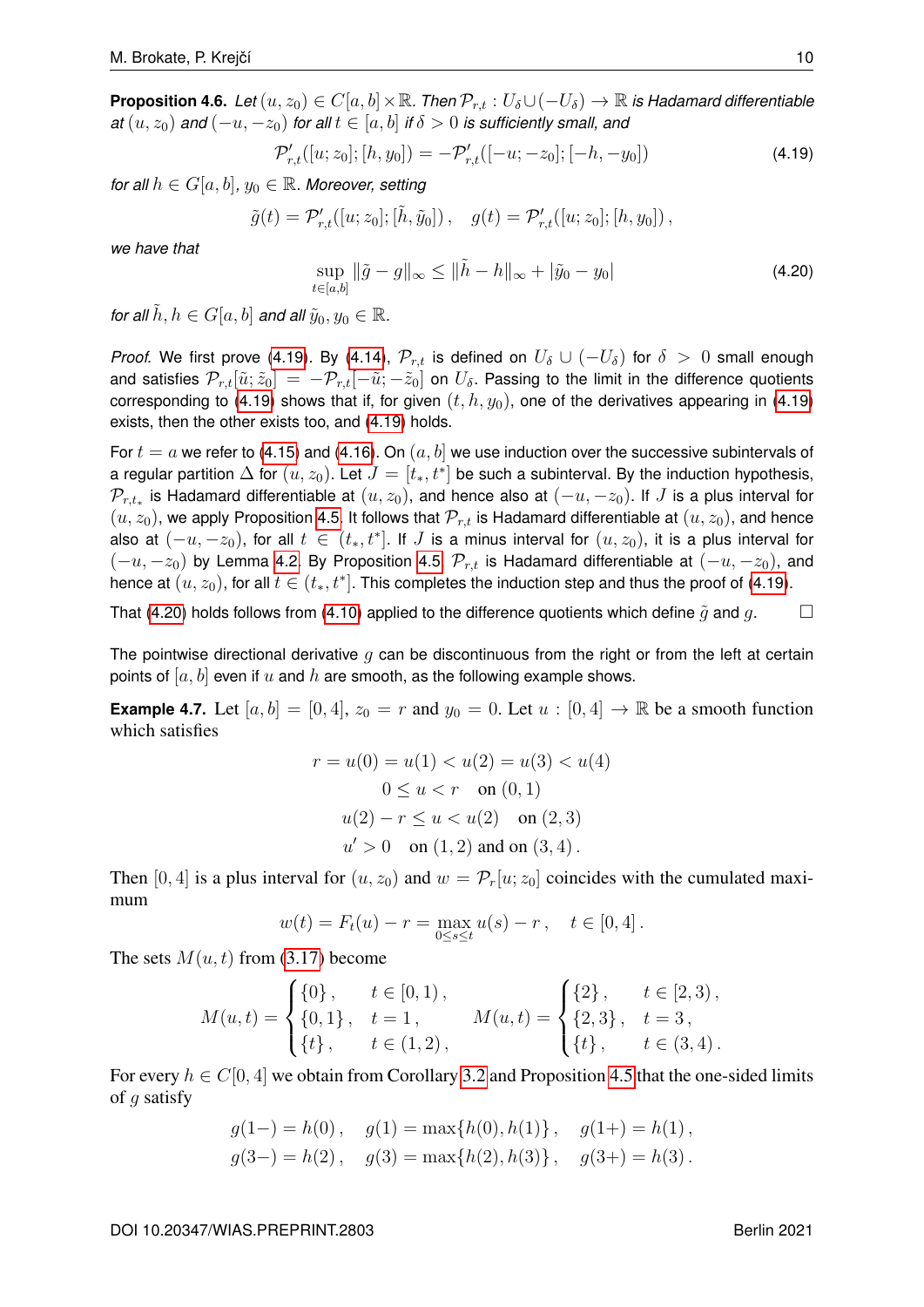Thus, all combinations of discontinuity behavior of q at  $t = 1$  and  $t = 3$  can be achieved by suitable choices of an arbitrarily smooth variation  $h$ .

## 5. THE VARIATIONAL INEQUALITY FOR THE DERIVATIVE

We want to derive a variational inequality for the function  $g:[a,b]\to\mathbb{R}$ ,

<span id="page-12-0"></span>
$$
g(t) = \mathcal{P}'_{r,t}([u; z_0]; [h, y_0]) = \lim_{\lambda \downarrow 0} \frac{\mathcal{P}_{r,t}[u + \lambda h; z_0 + \lambda y_0] - \mathcal{P}_{r,t}[u; z_0]}{\lambda}.
$$
 (5.1)

In this section we generally assume that  $(u, z_0) \in C[a, b] \times \mathbb{R}$  as well as  $(h, y_0) \in G[a, b] \times \mathbb{R}$  are given and that  $\Delta$  is a regular partition for  $(u,z_0).$  As before, we set  $w = \mathcal{P}_r[u;z_0]$  and  $z = \mathcal{S}_r[u;z_0].$ 

We first investigate the behaviour of q on a plus interval. In the following development up to Lemma [5.8](#page-15-0) we assume that  $J=[t_\ast,t^\ast]$  is a given plus interval for  $(u,z_0).$ 

We look at intervals where the trajectory  $\{(u(t), w(t))\}$  does not touch the boundary of the admissible region  $\{|u - w| \leq r\}$ .

<span id="page-12-3"></span>**Lemma 5.1.** *The function g is constant on every interval contained in*  $J \cap I_0$ *.* 

*Proof.* Let  $K = [\tau_*, \tau^*] \subset J \cap I_0$ . Since  $w = \mathcal{P}_r[u; z_0]$  is locally constant on  $I_0$ , according to [\(5.1\)](#page-12-0), [\(4.11\)](#page-10-1) and Lemma [4.4](#page-9-0) it suffices to show that the function

<span id="page-12-1"></span>
$$
\tilde{w}(t) = \max\{\tilde{w}(t_*)\text{, }\sup_{t_*\leq s\leq t}\tilde{u}(s) - r\}\tag{5.2}
$$

is constant on K if  $(\tilde{u}, \tilde{z}_0)$  is sufficiently close to  $(u, z_0)$ .

Let us assume that  $\tilde w$  is not constant on  $K.$  As  $\tilde w$  is nondecreasing on  $J,$  we must have  $\tilde w(\tau^*)>$  $\tilde{w}(\tau_{*})$ . It follows from [\(5.2\)](#page-12-1) that

$$
\sup_{s \in K} \tilde{w}(s) = \tilde{w}(\tau^*) = \sup_{s \in K} \tilde{u}(s) - r.
$$

Now

$$
r = \sup_K \tilde{u} - \sup_K \tilde{w} \le \sup_K (\tilde{u} - \tilde{w}) \le \sup_K (u - w) + ||\tilde{u} - u||_{\infty} + ||\tilde{w} - w||_{\infty}.
$$

Since  $K \subset I_0$  we have  $\sup_K(u - w) < r$ . Thus, if  $(\tilde{u}, \tilde{z}_0)$  is sufficiently close to  $(u, z_0)$ , a contradiction arises due to [\(4.10\)](#page-9-7).

If  $K$  is half-open or open, interior approximation by closed intervals yields the assertion.

We recall the definitions ( $u$  is continuous)

$$
F_t(u) = \max_{t_* \le s \le t} u(s), \quad M(u, t) = \{ \tau \in [t_*, t] : u(\tau) = F_t(u) \}.
$$
 (5.3)

Since  $t \mapsto F_t(u)$  is nondecreasing, we have for all  $s, t \in J$  with  $t < s$ 

<span id="page-12-2"></span>
$$
M(u,t) \subset M(u,s) \quad \text{or} \quad M(u,t) < M(u,s) \tag{5.4}
$$

(to be understood pointwise,  $\tau < \sigma$  for all  $\tau \in M(u, t)$  and all  $\sigma \in M(u, s)$ .)

Next, we investigate the behaviour of q at points  $t \notin I_0$ . We denote by

$$
t_{+} = \min(J \cap I_{+})
$$
\n
$$
\tag{5.5}
$$

the first point in J where the trajectory  $\{u(t), w(t)\}\$  touches the right boundary of  $\{|u - w| \le r\}$ .

<span id="page-12-4"></span>**Lemma 5.2.** *We have*  $w(t_*) = w(t_+) = u(t_+) - r$ ,  $[t_*, t_+) \subset I_0$ ,  $M(u, t_+) = \{t_+\}$  *and*  $M(u, t) \subset I_0$  $[t_{+}, t]$  for all  $t \in [t_{+}, t^{*}]$ .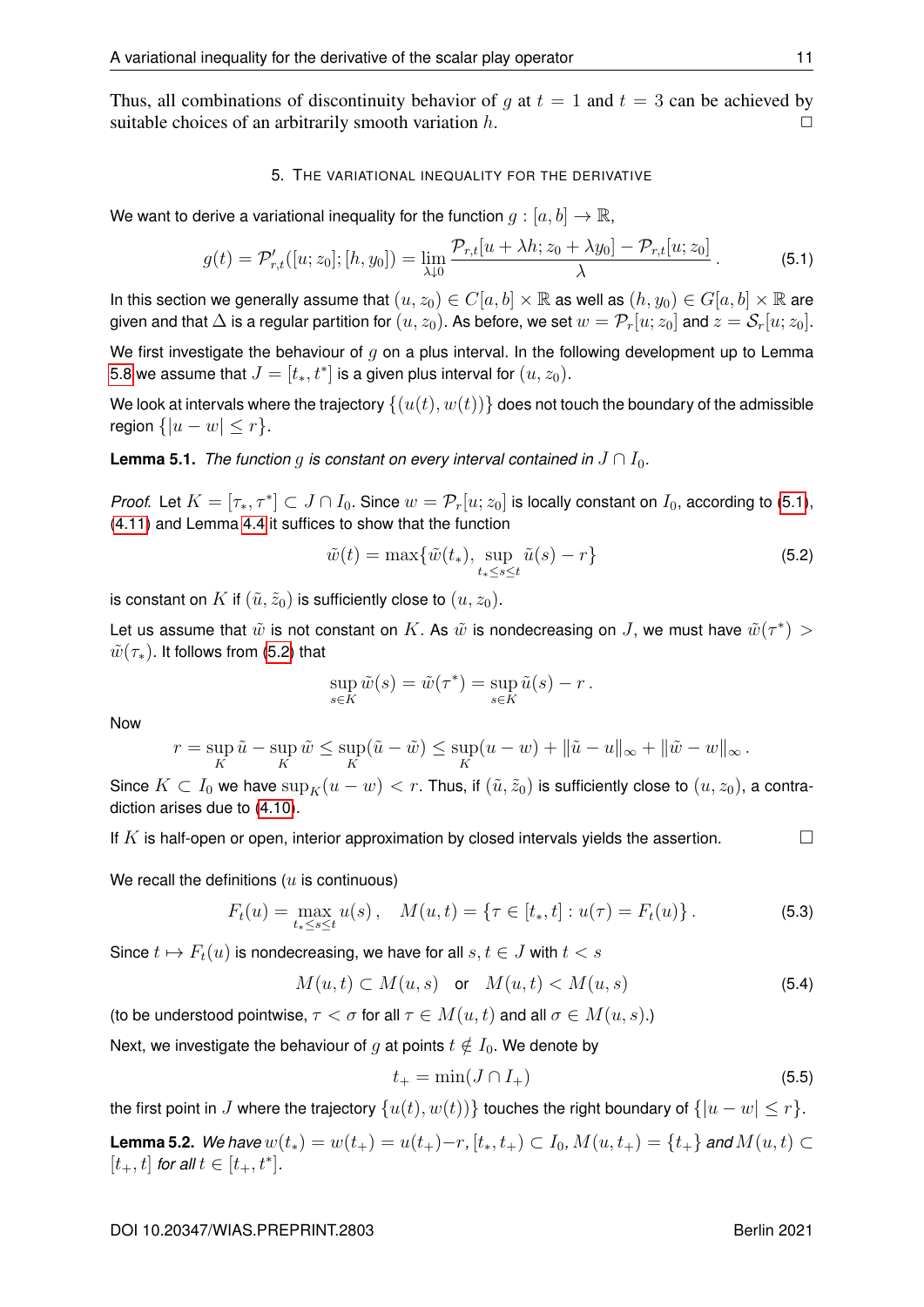*Proof.* By definition of  $t_+$ , we have  $w(t_+) = u(t_+) - r$  and  $[t_*, t_+) \subset I_0$ . Since w is locally constant in  $I_0$ , it follows that  $u-r < w = u(t_+) - r$  on  $[t_*, t_+$ . Thus  $M(u, t_+) = \{t_+\}$ . From [\(5.4\)](#page-12-2) it follows that  $M(u, t) \subset [t_+, t]$  if  $t \geq t_+$ .

The value of g at a boundary point t depends on  $h(t)$  and on the left limits of g and h at t.

<span id="page-13-2"></span>**Lemma 5.3.** *Let*  $t_* < t \in J \cap I_+$ *. Then*  $g(t-)$  *exists and* 

<span id="page-13-0"></span>
$$
g(t) = \max\{h(t), h(t-), g(t-)\}.
$$
\n(5.6)

*More precisely, for*  $t > t_+$  *three cases arise. (i)* Let  $u < u(t)$  on  $[t_{+}, t)$ . Then

$$
g(t) = \max\{h(t), h(t-)\}, \quad g(t-) = h(t-).
$$
 (5.7)

*(ii) If for some*  $\hat{t} \in [t_+, t)$  *we have*  $u(\hat{t}) = u(t)$  *and*  $u < u(t)$  *on*  $(\hat{t}, t)$ *, then* 

$$
g(t) = \max\{h(t), h(t-), g(t-)\}, \quad g(t-) = g(\hat{t}).
$$
\n(5.8)

*(iii)* Let  $u(\tau_k) = u(t)$  for some sequence  $\tau_k \uparrow t$  with  $\tau_k < t$  for all k. Then

<span id="page-13-1"></span>
$$
g(t) = \max\{h(t), g(t-) \}, \quad g(t-) \ge h(t-).
$$
 (5.9)

*Proof.* For  $t_* < t = t_+$  we have  $g(t_*) = g(t-)$  by Lemma [5.1.](#page-12-3) From Lemma [5.2](#page-12-4) it follows that  $M(u,t) = \{t\}$  and that the second case in [\(4.18\)](#page-10-6) arises. From Lemma [3.2](#page-8-1) we obtain  $F'_t(u;h) =$  $\max\{h(t-), h(t)\}\$ . Thus [\(5.6\)](#page-13-0) holds at  $t = t_{+}$ .

Let now  $t > t_+$ . We have  $u \leq u(t)$  on some interval  $(t - \varepsilon, t)$ , since otherwise

$$
u(\tau) - w(\tau) \ge u(\tau) - w(t) > u(t) - w(t) = r
$$

for some  $\tau < t$  which is impossible. Therefore, for  $t > t_+$  no other cases arise besides (i)-(iii).

(i) We have  $g(t) = F'_t(u;h) = \max\{h(t-),h(t)\}$  since  $M(u,t) = \{t\}$  and  $w(t_*) = u(t_+) - r < 0$  $u(t) - r$ . We define

$$
\tau_k = \min\{s : s \in [a, t], \, u(s) = u(t) - 1/k\}, \quad k > 1/(u(t) - u(t_+))\,.
$$

Then  $M(u, \tau) \subset [\tau_k, t)$  for all  $\tau \in [\tau_k, t)$ . Since  $\tau_k < t$  for all  $k$  and  $\tau_k \uparrow t$  it follows that  $g(t-)$  $h(t-).$ 

(ii) We have  $w(\hat{t}) \leq w(t) = u(t) - r = u(\hat{t}) - r$ . It follows that  $w(\hat{t}) = w(t)$ ,  $M(u, t) =$  $\{t\} \cup M(u,\hat{t})$  and  $M(u,\tau) = M(u,\hat{t})$  for all  $\tau \in (\hat{t},t)$ . Thus g is constant on  $[\hat{t},t)$  and  $g(t) =$  $\max\{h(t-), h(t), q(t)\}\$  no matter whether the second or the third case in [\(4.18\)](#page-10-6) applies.

(iii) We repeatedly use [\(3.18\)](#page-8-0). We have  $M(u, \tau) \subset M(u, \sigma)$  for all  $\tau \leq \sigma$  with  $\tau, \sigma \in [\tau_1, t]$ . Thus, g is nondecreasing on  $[\tau_1, t]$ . Moreover,  $h(\tau_k) \leq g(\tau_k) \leq g(t)$  for all k. It follows that  $h(t-) \leq$  $q(t-) \leq g(t)$ . We also have

$$
g(t) = \max\{g(\tau_k), \hat{g}_k\}, \quad \hat{g}_k := \max\{\hat{h}(s) : s \in (\tau_k, t] \cap M(u, t)\}.
$$

Since  $\hat{q}_k \to \max\{h(t), h(t-)\}\$  as  $k \to \infty$ , [\(5.9\)](#page-13-1) follows.

The right limit of  $q$  at a boundary point  $t$  behaves as follows.

<span id="page-13-3"></span>**Lemma 5.4.** Let  $t \in J \cap I_+$ ,  $t < t^*$ . Then  $g(t+)$  exists and the following three cases arise. *(i)* Let  $u < u(t)$  on some interval  $(t, t+\varepsilon)$ . Then g is constant on  $[t, t+\varepsilon)$ , in particular  $g(t+) = g(t)$ . *(ii) Let*  $F_{\tau_k}(u) = u(\tau_k) = u(t)$  for some sequence  $\tau_k \downarrow t$  with  $\tau_k > t$  for all  $k$ . Then  $g(t+) = u(t)$  $\max\{h(t+), q(t)\}.$ *(iii)* Let  $F_\tau(u) > u(t)$  for all  $\tau \in (t, t + \varepsilon)$ , with some  $\varepsilon > 0$ . Then  $g(t+) = h(t+)$  and  $w > w(t)$ *on*  $(t, t + \varepsilon)$ *.* 

$$
\Box
$$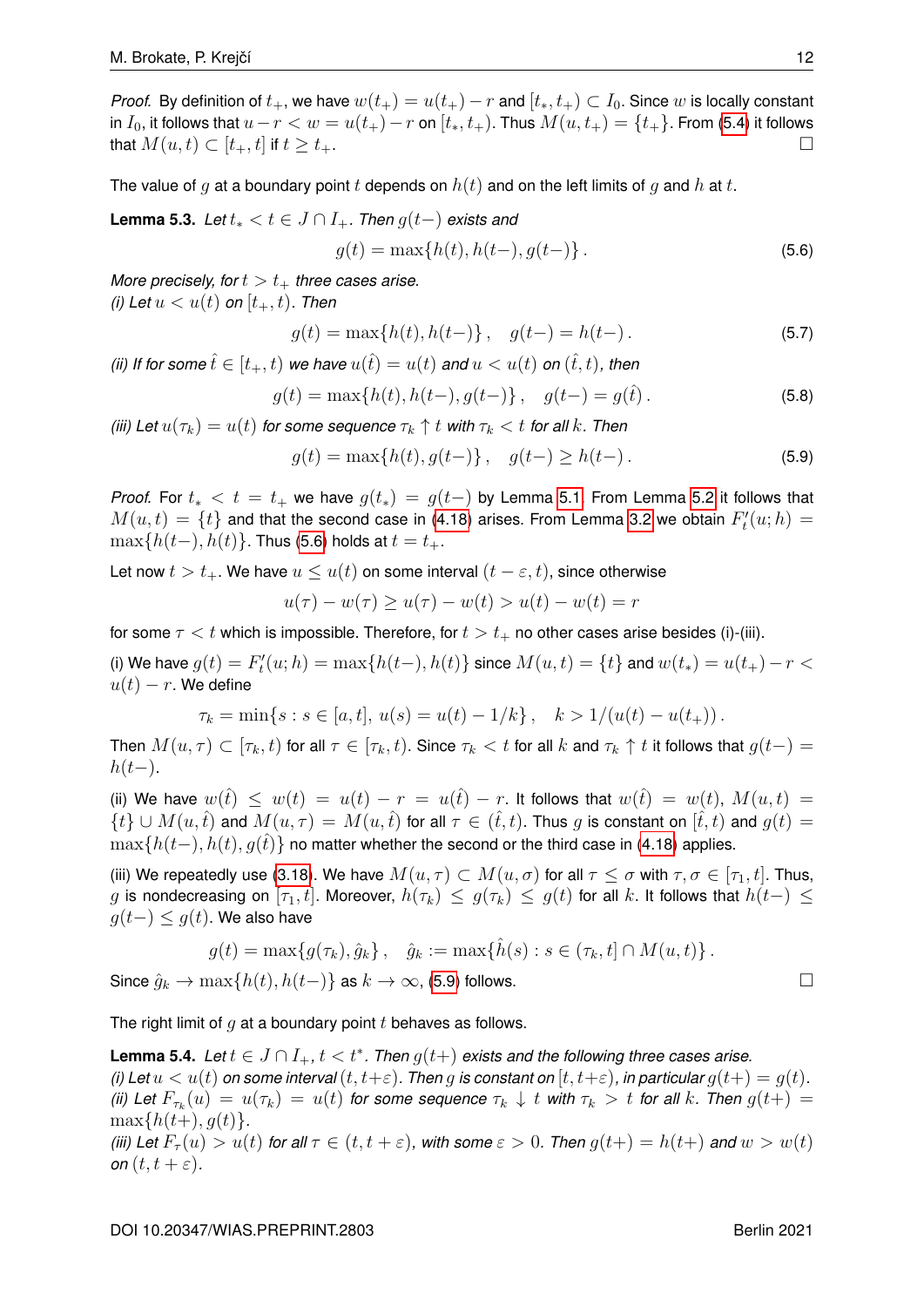In case (i), we have  $M(u, \tau) = M(u, t)$  for all  $\tau \in (t, t + \varepsilon)$ , so  $q = q(t)$  on  $[t, t + \varepsilon)$ .

In case (ii), we observe that  $M(u, \tau) \subset M(u, \sigma)$  for all  $\tau \leq \sigma$ , with  $\tau, \sigma \in [t, \tau]$ . Thus, g is nondecreasing on  $[t, \tau_1]$ . We have

$$
g(\tau_k) = \max\{g(t), \hat{g}_k\}, \quad \hat{g}_k := \max\{\hat{h}(s) : s \in (t, \tau_k] \cap M(u, \tau_k)\}.
$$

Since  $\hat{g}_k \to h(t+)$  as  $k \to \infty$ , the claim follows.

In case (iii) we have, for all  $\tau \in (t, t + \varepsilon)$ ,

$$
w(\tau) \ge F_{\tau}(u) - r > u(t) - r = w(t) \ge w(t_*)
$$

and  $M(u, \tau) \subset (t, \tau]$ . Thus,  $g(\tau) = F'_{\tau}(u; h) \to h(t+)$  for  $\tau \downarrow t$ .

<span id="page-14-0"></span>**Lemma 5.5.** *Let* h *be constant on an interval* J<sup>∗</sup> = [τ∗, τ <sup>∗</sup> ] ⊂ J*. Then* g *has at most one discontinuity*  $\emph{point~}t$  in  $(\tau_*,\tau^*)$ . Moreover,  $g=h$  on  $(t,\tau^*)$  if  $t$  is such a point.

*Proof.* If  $J_* \subset I_0$  then g is constant on  $J_*$  by Lemma [5.1.](#page-12-3) Otherwise,  $J_*$  is a plus interval. Let  $h = h_* \in \mathbb{R}$  in  $J_*$ . It follows from Proposition [4.5](#page-10-5) and Lemma [3.2,](#page-8-1) applied to  $J_*$  in place of  $J$ , that the only possible values for q in  $J_*$  are  $q(\tau_*)$  and  $h_*$ . Therefore and since q has right and left limits at all points of  $J_*$ , q has only finitely many discontinuities in  $J_*$  and is constant between discontinuities. Let  $g$  be discontinuous at  $t \in (\tau_*, \tau^*)$ . Then  $t \in I_+$  by Lemma [5.1.](#page-12-3) It follows from Lemma [5.3](#page-13-2) that  $g(t) = h_*$  or  $g(t-) = g(t) \neq g(t+)$ ; in both cases  $g(t+) = h_*$  by Lemma [5.4.](#page-13-3) There can be no discontinuity  $s \in (t, \tau^*)$  of  $g$ , since the smallest such  $s$  would have to satisfy  $h_* = g(t+) =$  $g(s-) = g(s) \neq g(s+)$  by Lemma [5.3,](#page-13-2) a contradiction.

We next relate the function g to the critical cone K defined in [\(2.4\)](#page-4-6). Since J is a plus interval, we have  $z > -r$  on J. Therefore, for  $t \in J$  we have

$$
K(t) = \begin{cases} \mathbb{R}, & t \in A_1, \\ \mathbb{R}_-, & t \in A_2, \\ \{0\}, & t \in A_3, \end{cases}
$$
 (5.10)

where  $A_1, A_2, A_3$  are given by [\(2.3\)](#page-4-7).

<span id="page-14-1"></span>**Lemma 5.6.** *Let*  $t \in (t_*, t^*]$  *or*  $t = t_* = a$ *. Then*  $(g(t+) - g(t-))v \leq 0$  *for all*  $v \in K(t)$ *.* 

*Proof.* If  $t \in A_1$ , we have  $g(t+) = g(t) = g(t-)$  by Lemma [5.1.](#page-12-3) If  $t \in A_2$ , we have  $g(t) \ge g(t-)$ by Lemma [5.3](#page-13-2) and  $g(t+) \ge g(t)$  by Lemma [5.4\(](#page-13-3)i),(ii); recall that  $g(a-) = g(a)$  and  $g(b+) = g(b)$ by convention. If  $t \in A_3$ , we have  $v = 0$ .

<span id="page-14-2"></span>**Lemma 5.7.** *Let*  $h$  *be right-continuous at*  $t \in J$ *. Then*  $h(t) - g(t+) \in K(t)$ *.* 

*Proof.* For  $t \in A_1$  there is nothing to prove. For  $t \in A_3$  we have  $t < t^*$  and  $h(t) - g(t+) =$  $h(t+) - g(t+) = 0 \in K(t)$  by Lemma [5.4\(](#page-13-3)iii). Let now  $t \in A_2, t < t^*$ . In case (ii) of Lemma [5.4](#page-13-3) we have  $h(t) - q(t+) = h(t+) - q(t+) \leq 0 \in K(t)$ . In case (i) of Lemma [5.4](#page-13-3) we have  $h(t)-g(t+)=h(t)-g(t)\leq 0\in K(t)$  since  $t\in M(u,t).$  Finally, if  $t=t^*\in A_2$  we have  $t=b$ since  $\Delta$  is regular,  $K(b) = \mathbb{R}_-$  and  $g(b+) = g(b) \ge h(b)$  by Lemma [5.3.](#page-13-2)

We define  $\gamma_h : [a, b] \to \mathbb{R}$  by

$$
\gamma_h(t) = (h(t) - g(t+))(g(t+) - g(t-)), \quad t \in [a, b]. \tag{5.11}
$$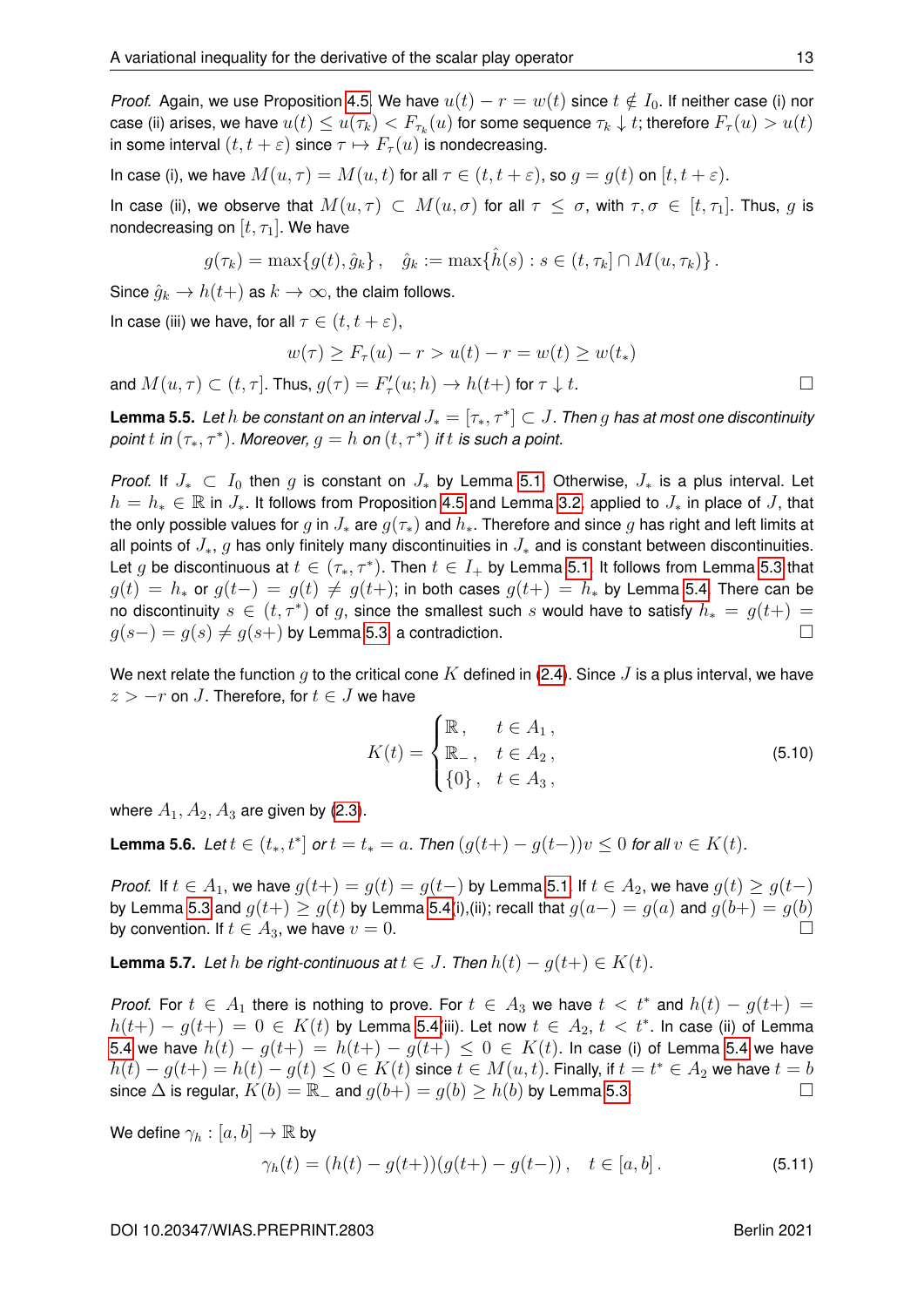<span id="page-15-0"></span>**Lemma 5.8.** Let h be right-continuous at  $t \in J$ ,  $t \neq a$ . Then  $\gamma_h(t) = 0$  or

$$
\gamma_h(t) = (h(t) - h(t-))(h(t-) - g(t-)), \quad g(t) = h(t-).
$$
\n(5.12)

*We also have*  $\gamma_h(a) = 0$ *.* 

*Proof.* Let  $\gamma_h(t) \neq 0$ . Then  $g(t+) \neq g(t-)$  and therefore  $t \notin I_0$  by Lemma [5.1.](#page-12-3) Moreover,  $h(t+) =$  $h(t) \neq g(t+)$ , so  $g(t) = g(t+) \neq h(t)$  by Lemma [5.4](#page-13-3) if  $t \neq b$ ; also,  $g(b) = g(b+)$  by definition. In addition,  $g(t) - g(t-) = g(t+) - g(t-) \neq 0$ . Since  $g(t) = \max\{h(t), h(t-), g(t-)\}\$  by Lemma [5.3,](#page-13-2) it follows that  $g(t) = h(t-)$ . That  $\gamma_h(a) = 0$  is a direct consequence of Lemma [5.4](#page-13-3) applied with  $t = a$ .

Now we consider the behaviour of  $g$  on the whole interval  $[a, b]$ .

<span id="page-15-1"></span>**Lemma 5.9.** *The function q is constant on every interval contained in*  $I_0$ .

*Proof.* By Lemma [5.1,](#page-12-3) g is constant on intervals  $I_J$  contained in  $I_0 \cap J$ . By Proposition [4.6,](#page-11-3) this also applies if  $J$  is a minus interval. Concatenating such intervals yields the result for arbitrary intervals contained in  $I_0$ .

<span id="page-15-6"></span>**Lemma 5.10.** *Let* g *be discontinuous at*  $t \in (a, b)$ *. Then* 

<span id="page-15-2"></span>
$$
g(t+) \in \{h(t-), h(t), h(t+)\}.
$$
\n(5.13)

*If moreover* h *is continuous at* t *then*  $q(t) \in \{q(t+), q(t-)\}$ .

*Proof.* We have  $t \notin I_0$  by Lemma [5.9](#page-15-1) and, since  $\Delta$  is regular,  $t \in \text{int}(J)$  for some partition interval of  $\Delta$ . Let J be a plus interval for  $(u, z_0)$ . Then  $g(t+) = h(t+)$  or  $g(t+) = g(t)$  by Lemma [5.4;](#page-13-3) in the latter case,  $q(t) \neq q(t-)$  and hence  $q(t) = h(t)$  or  $q(t) = h(t-)$  by Lemma [5.3.](#page-13-2) Thus [\(5.13\)](#page-15-2) holds. If h is continuous at t then  $g(t) = \max\{h(t), g(t-)\}\$  by Lemma [5.3](#page-13-2) and therefore  $g(t) = g(t-)$  or  $q(t) = h(t)$ ; in the latter case  $q(t+) = q(t)$  by Lemma [5.4.](#page-13-3)

If J is a minus interval for  $(u, z_0)$ , it is a plus interval for  $(-u, -z_0)$  and

$$
g(t) = -\mathcal{P}'_{r,t}([-u; -z_0]; [-h, -y_0])
$$

by Proposition [4.6.](#page-11-3) Applying what we just have shown for plus intervals finishes the proof.  $\Box$ 

We say that  $f : [a, b] \to \mathbb{R}$  is a **step function** if the set of its values and the set of its discontinuity points are finite. (Thus, a step function is constant between successive discontinuity points.)

<span id="page-15-5"></span>**Lemma 5.11.** *Let*  $(u, z_0) \in C[a, b] \times \mathbb{R}$ ,  $y_0 \in \mathbb{R}$ , and let  $h : [a, b] \to \mathbb{R}$  be a step function. Then g *is a step function, and*

<span id="page-15-3"></span>
$$
\text{var}(g) \le \text{var}(h) \,. \tag{5.14}
$$

*Proof.* In order to prove that q is a step function, it suffices to prove that  $q$ , is a step function for every partition interval J of  $\Delta$ . If J is a plus interval for  $(u, z_0)$ , this follows immediately from Lemma [5.5.](#page-14-0) If J is a minus interval for  $(u, z_0)$ , we pass to  $(-u, -z_0)$  and  $(-h, -y_0)$ . Since  $-h$  is a step function, in view of Proposition [4.6](#page-11-3) the claim again follows from Lemma [5.5.](#page-14-0)

Let us now prove [\(5.14\)](#page-15-3). Let  $t_1 < \cdots < t_{N-1}$  be the discontinuity points of g in  $(a, b)$ , let  $t_0 = a$  and  $t_N = b$ . (That is,  $N = 1$  if g is constant on  $(a, b)$ .) We have

<span id="page-15-4"></span>
$$
\text{var}(g) = |g(a+) - g(a)| + \sum_{k=1}^{N} (|g(t_k+) - g(t_k)| + |g(t_k) - g(t_{k-1}+)|) \,. \tag{5.15}
$$

By

$$
g_0, g_1, g_2, \ldots, g_{2N}, g_{2N+1}
$$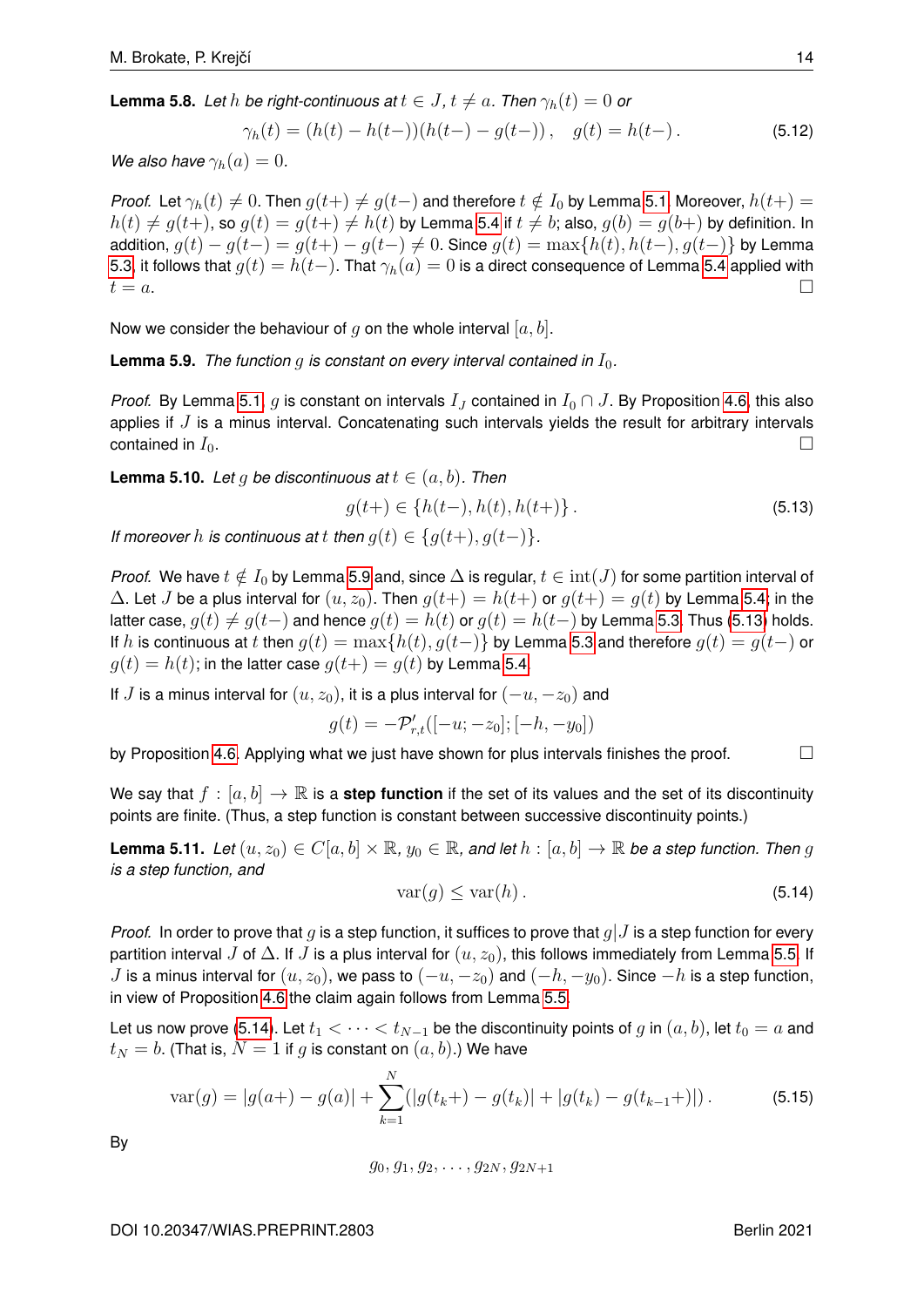$$
i_j = \begin{cases} \min B_j, & B_j \neq \emptyset, \\ 2N+1, & B_j = \emptyset, \end{cases}, \qquad B_j := \{i : i_{j-1} < i \leq 2N+1, g_{i_j} \neq g_{i_{j-1}}\}.
$$

Thus,  $g_i$  is constant on  $[i_{j-1}, i_j-1]$  resp.  $[i_{j-1}, 2N+1]$ . It follows from [\(5.15\)](#page-15-4) that

<span id="page-16-0"></span>
$$
var(g) = \sum_{j=1}^{M} |g_{i_j} - g_{i_{j-1}}|.
$$
\n(5.16)

Since g is locally constant on  $I_0$ , by definition of a regular partition each point  $t_k \neq b$  belongs to the interior of some interval J of  $\Delta$ . If J is a plus interval, by Lemmas [5.3](#page-13-2) and [5.4](#page-13-3) we have

$$
\begin{aligned} g_{i_j} &= h(t_k+), &\text{if } g_{i_j} \text{ corresponds to } g(t_k+),\\ g_{i_j} &= h(t_k) \text{ or } g_{i_j} = h(t_k-), &\text{if } g_{i_j} \text{ corresponds to } g(t_k). \end{aligned}
$$

If  $J_i$  is a minus interval, the same is true due to [\(4.19\)](#page-11-1). From [\(5.16\)](#page-16-0) we conclude that  $\text{var}(g)~\leq$  $var(h)$ .

<span id="page-16-3"></span>**Lemma 5.12.** *Let*  $(u, z_0) \in C[a, b] \times \mathbb{R}$ ,  $y_0 \in \mathbb{R}$ , and let  $h : [a, b] \to \mathbb{R}$  be a right-continuous step *function. Then*

$$
\sum_{t \in [a,b]} |\gamma_h(t)| \le \text{var}(h) \cdot \max_{t \in [a,b]} |h(t) - h(t-)|. \tag{5.17}
$$

*Proof.* Since g is a step function by Lemma [5.11,](#page-15-5) the set  $\Gamma = \{ \gamma_h \neq 0 \}$  is finite. Let  $t_1 < \cdots < t_N$ be the elements of Γ. The assertions of Lemma [5.8](#page-15-0) hold on minus intervals of  $\Delta$  as well as on plus intervals, because g and h both change sign by passing over to  $(-u, -z_0)$  and  $(-h, -y_0)$ . Thus,  $t_1 > a$  and

<span id="page-16-1"></span>
$$
\gamma_h(t_k) = (h(t_k) - h(t_k-))(h(t_k-) - g(t_k-)), \quad 1 \le k \le N,
$$
\n(5.18)

by Lemma [5.8.](#page-15-0) Since  $g(t_1-) = g(a) = h(a) - \pi'_Z(z_0; y_0)$  by [\(4.16\)](#page-10-4), we get

$$
|\gamma_h(t_1)| \le |h(t_1) - h(t_1-)|(|h(t_1-) - h(a)| + |y_0|).
$$
 (5.19)

For  $k > 1$  we have  $g(t_k-) = g(t_{k-1}+)$ . Since  $t_{k-1} \in \Gamma$ , we obtain from [\(5.18\)](#page-16-1) and Lemma [5.10](#page-15-6) that

$$
\gamma_h(t_k) = (h(t_k) - h(t_k-))(h(t_k-) - \tilde{h}_{k-1})
$$
\n(5.20)

with  $\tilde{h}_{k-1} \in \{ h(t_{k-1}+), h(t_{k-1}), h(t_{k-1}-) \}.$  It follows that, setting  $\tilde{h}_1 = h(a),$ 

$$
\sum_{t \in [a,b]} |\gamma_h(t)| = |y_0| \cdot |h(t_1) - h(t_1-)| + \sum_{k=1}^N |h(t_k-) - \tilde{h}_{k-1}| \cdot |h(t_k) - h(t_{k-})|
$$
  
 
$$
\leq (\text{var}(h) + |y_0|) \cdot \max_{t \in [a,b]} |h(t) - h(t-)|.
$$

<span id="page-16-2"></span>**Lemma 5.13.** *Let*  $(u, z_0) \in C[a, b] \times \mathbb{R}$ ,  $(h, y_0) \in G[a, b] \times \mathbb{R}$ . Then the following holds: *(i)* We have  $(g(t+) - g(t-))v \leq 0$  for all  $t \in [a, b]$  and all  $v \in K(t)$ . *(ii)* Let  $t \in [a, b]$  *with*  $h$  *right-continuous at*  $t$ . Then  $h(t) - q(t+) \in K(t)$ .

*Proof.* On each interval  $J$  of  $\Delta$ , we apply Lemma [5.6](#page-14-1) and Lemma [5.7,](#page-14-2) either directly if  $J$  is a plus interval for  $(u, z_0)$ , or after passing to  $(-u, -z_0)$  and  $(-h, -y_0)$  if J is a minus interval, using Proposition [4.6](#page-11-3) again. Note that the boundary points of J which are different from a and b belong to  $A_1$ .

 $\Box$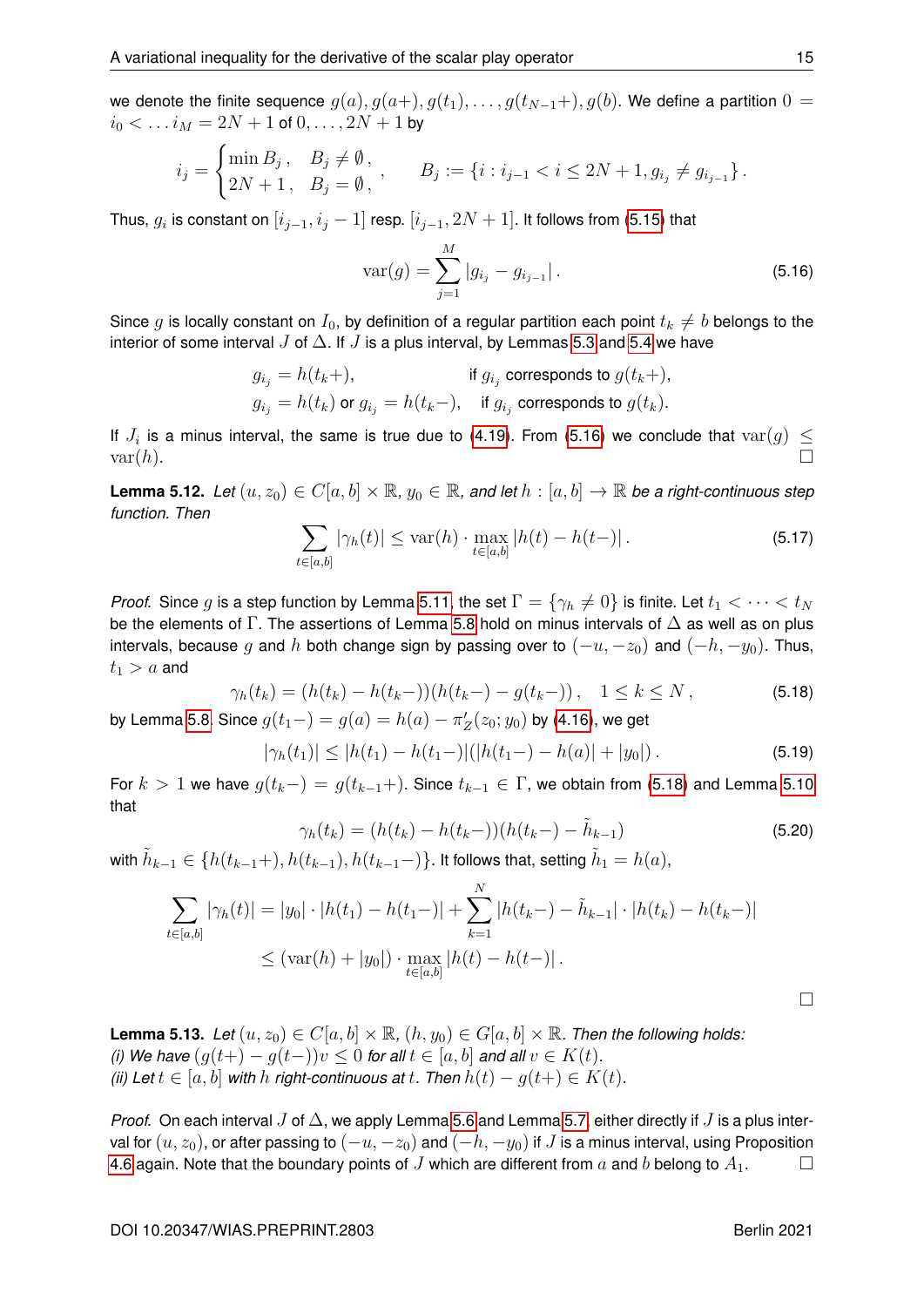We recall that  $g_+, g_- : [a, b] \to \mathbb{R}$  denote the right and left limit  $g_+(t) = g(t+)$  and  $g_-(t) = g(t-)$ of  $q$ .

<span id="page-17-0"></span>**Proposition 5.14.** Let  $u \in C[a, b]$ ,  $h \in C[a, b] \cap BV[a, b]$ ,  $z_0, y_0 \in \mathbb{R}$ . Then the pointwise di*rectional derivative* g *from* [\(5.1\)](#page-12-0) *belongs to*  $BV_{rl}[a, b]$ *, satisfies*  $var(g) \leq var(h)$  *as well as*  $g(t) \in$ {g(t+), g(t−)} *for all* t ∈ [a, b]*, and solves the system*

<span id="page-17-3"></span><span id="page-17-2"></span><span id="page-17-1"></span>
$$
g(a) = h(a) - \pi'_Z(z_0; y_0), \tag{5.21}
$$

$$
h(t) - g_{+}(t) \in K(t), \quad \text{for all } t \in [a, b], \tag{5.22}
$$

$$
\int_{a}^{b} (h(t) - g_{+}(t) - v(t)) \, dg(t) \ge 0 \tag{5.23}
$$

*for all*  $v \in G[a, b]$  *with*  $v(t) \in K(t)$  *for all*  $t \in [a, b]$ *.* 

*Proof.* Since  $h \in C[a, b] \cap BV[a, b]$  there exist right-continuous step functions  $h_n : [a, b] \to \mathbb{R}$ with  $h_n \to h$  uniformly and  $var(h_n) \leq var(h)$  for all n. We define  $g_n : [a, b] \to \mathbb{R}$  by  $g_n(t) =$  $\mathcal{P}'_{r,t}([u;z_0];[h_n,y_0])$ . By Lemma [5.11,](#page-15-5)  $g_n$  is a step function with  $\text{var}(g_n) \, \leq \, \text{var}(h_n) \, \leq \, \text{var}(h)$ . By the Lipschitz estimate [\(4.20\)](#page-11-2),  $g_n \to g$  uniformly and thus  $g \in BV[a, b]$  with  $var(g) \leq var(h)$ . Moreover,  $g(t) \in \{g(t+), g(t-)\}\$  for all  $t \in [a, b]$  by Lemma [5.10](#page-15-6) since we assume that  $h \in C[a, b]$ .

For all  $n$  we have  $g_n(a)=h_n(a)-\pi'_Z(z_0;y_0)$  and  $h_n(t)-g_n(t+)\in K(t)$  for all  $t\in [a,b]$  due to Lemma [5.13\(](#page-16-2)ii). Passing to the limit  $n \to \infty$  yields [\(5.21\)](#page-17-1) and [\(5.22\)](#page-17-2).

In order to prove [\(5.23\)](#page-17-3), let n be fixed and let  $t_1 < \cdots < t_N$  be the discontinuity points of  $g_n$  in  $(a, b)$ (set  $N = 0$  if there are no such points) and set  $t_{N+1} = b$ . Let  $\{s_{-1}, \ldots, s_{N+1}\}$  be a partition of  $[a, b]$ of the form

$$
a = t_0 = s_{-1} < s_0 < t_1 < s_1 < \dots < s_{N-1} < t_N < s_N < s_{N+1} = t_{N+1} = b \, .
$$

Since  $g_n$  is a step function,  $g_n = g_n(t_k-)$  on  $[s_{k-1}, t_k)$  and  $g_n = g_n(t_k+)$  on  $(t_k+, s_k]$  for  $1 \leq k \leq k$ N. Let  $v \in G[a, b]$  with  $v(t) \in K(t)$  for all  $t \in [a, b]$ . Then for every  $k \in \{0, \ldots, N+1\}$  we have by [\(6.2\)](#page-19-13)

$$
\int_{s_{k-1}}^{s_k} (h_n(t) - g_n(t+) - v(t)) \, dg_n(t)
$$
\n
$$
= (h_n(t_k) - g_n(t_k+) - v(t_k)) (g_n(t_k+) - g_n(t_k-)).
$$
\n(5.24)

Using Lemma [5.12](#page-16-3) we obtain the estimate

$$
\int_{a}^{b} (h_n(t) - g_n(t+)) dg_n(t) = \sum_{k=0}^{N+1} (h_n(t_k) - g_n(t_k+)) (g_n(t_k+) - g_n(t_k-))
$$
  
= 
$$
\sum_{k=0}^{N+1} \gamma_{h_n}(t_k) \ge -\text{var}(h_n) \cdot \max_{t \in [a,b]} |h_n(t) - h_n(t-)|.
$$
 (5.25)

Moreover,  $var(g_n) \leq var(h_n) \leq var(h)$  by Lemma [5.11.](#page-15-5) Due to Proposition [6.3](#page-19-14) we may pass to the limit  $n \to \infty$  on the left side of [\(5.25\)](#page-17-4). Since  $\text{var}(h_n) \leq \text{var}(h)$  and h is continuous, the right side of [\(5.25\)](#page-17-4) converges to 0 as  $n \to \infty$ . Moreover,

$$
\int_a^b -v(t) \, dg_n(t) = \sum_{k=1}^{N+1} (-v(t_k)) (g_n(t_k+) - g_n(t_k-)) \ge 0
$$

by Lemma [5.13\(](#page-16-2)i), so by Proposition [6.3](#page-19-14)

<span id="page-17-4"></span>
$$
\int_{a}^{b} -v(t) \, dg(t) \ge 0
$$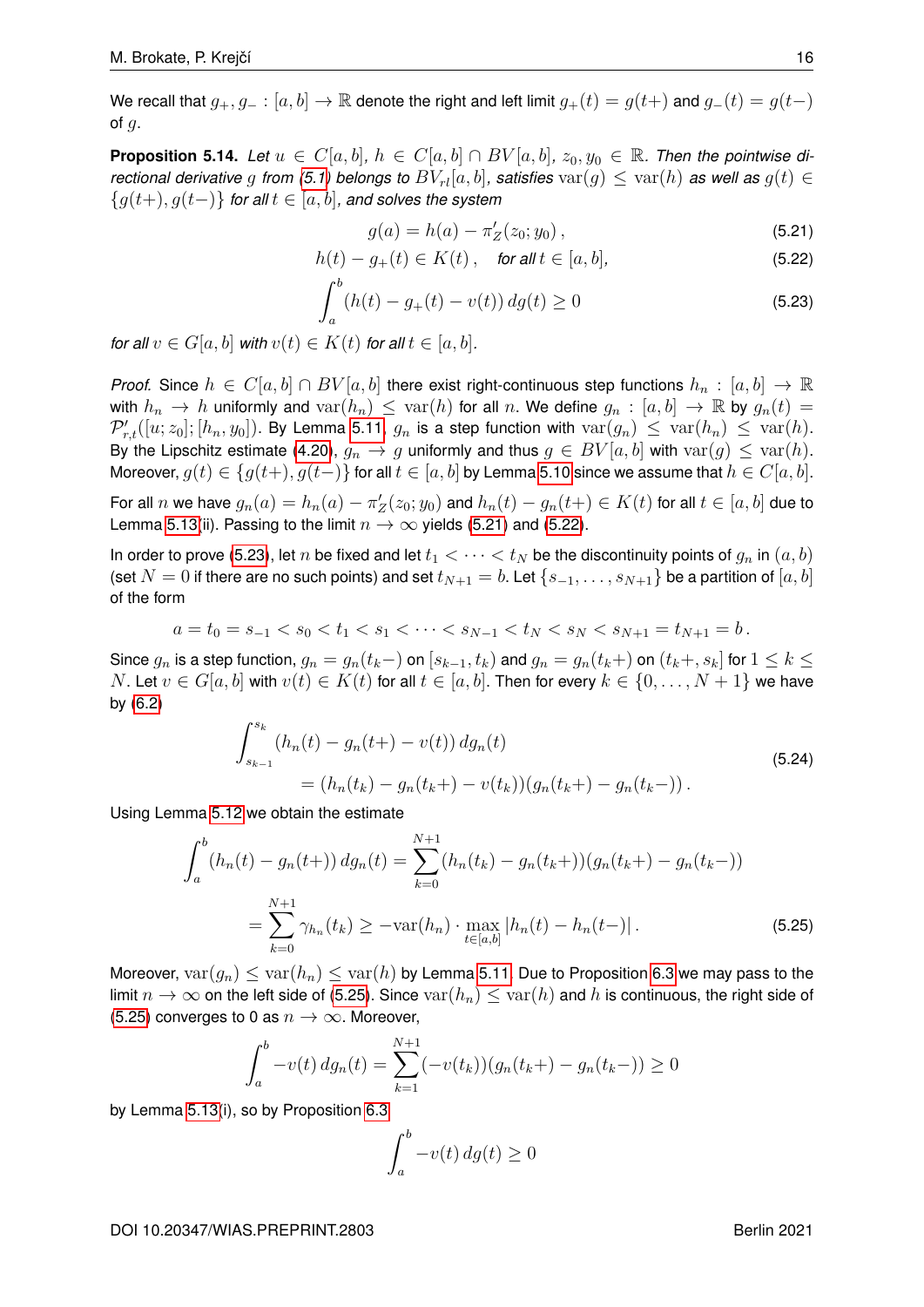as well. Thus  $(5.23)$  holds and the proof is complete.

From the variational integral over  $[a, b]$  in [\(5.23\)](#page-17-3) we can obtain a variational integral over  $[a, s]$  for all  $s \in (a, b)$  as required in Theorem [2.1.](#page-4-0)

<span id="page-18-0"></span>**Proposition 5.15.** *In the situation of Proposition [5.14,](#page-17-0) moreover*

<span id="page-18-1"></span>
$$
\int_{a}^{s} (h(t) - g_{+}(t) - v(t)) \, dg(t) \ge 0 \tag{5.26}
$$

.

*holds for all*  $s \in (a, b]$  *and all*  $v \in G_K[a, s]$ *, where* 

$$
G_K[a, s] = \{v : v \in G[a, s], v(t) \in K(t) \text{ for all } t \in [a, s] \}.
$$

*Proof.* The proof is based on the choice of suitable test functions in [\(5.23\)](#page-17-3). For  $s = b$  there is nothing left to prove. Let  $s \in (a, b)$  and  $v \in G_K[a, s]$  be given. We have already proved in Proposition [5.14](#page-17-0) that  $g(s) = g_-(s)$  or  $g(s) = g_+(s)$ . In the first case we set

$$
\tilde{v} = v\chi_{[a,s)} + (h - g_+) \chi_{[s,b]}
$$

Here and below, for  $A \subset [a, b]$  by  $\chi_A$  we denote the characteristic function of A that is 1 on A and 0 elsewhere.

By [\(5.22\)](#page-17-2),  $\tilde{v}$  is an admissible test function in [\(5.23\)](#page-17-3). By (5.23) and since  $h - g_+ - \tilde{v} = 0$  on  $[s, b]$ , we have, using Proposition [6.1](#page-19-15) and [\(6.1\)](#page-19-16) that

$$
0 \leq \int_a^b (h - g_+ - \tilde{v}) \, dg = \int_a^s (h - g_+ - \tilde{v}) \, dg
$$
  
= 
$$
\int_a^s (h - g_+ - v) \, dg + \int_a^s (v - \tilde{v}) \chi_{\{s\}} \, dg
$$
  
= 
$$
\int_a^s (h - g_+ - v) \, dg + (v(s) - \tilde{v}(s)) (g(s) - g(s-)).
$$

Thus [\(5.26\)](#page-18-1) holds since  $g(s) = g(s-)$ . In the case  $g(s) = g(s+)$  we choose

$$
\tilde{v} = v\chi_{[a,s]} + (h - g_+)\chi_{(s,b]}.
$$

Again,  $\tilde{v}$  is an admissible test function in [\(5.23\)](#page-17-3). It follows from (5.23) that

$$
0 \le \int_a^s (h - g_+ - v) \, dg + \int_s^b (h - g_+ - \tilde{v}) \, dg \, .
$$

Using Proposition [6.1](#page-19-15) and [\(6.1\)](#page-19-16) we get

$$
\int_{s}^{b} (h - g_{+} - \tilde{v}) \, dg = \int_{s}^{b} (h - g_{+} - v) \chi_{\{s\}} \, dg = (h - g_{+} - v)(s)(g(s+) - g(s)) = 0 \, .
$$

Again,  $(5.26)$  holds and the proof is complete.

#### 6. APPENDIX: RESULTS FROM INTEGRATION THEORY

For the definition and properties of the Kurzweil-Stieltjes integral of functions  $f, g : [a, b] \rightarrow \mathbb{R}$ , denoted by

$$
\int_a^b f\,dg \qquad \text{or} \qquad \int_a^b f(t)\,dg(t)\,,
$$

we refer to [\[20\]](#page-20-4). In particular, it is defined if  $f \in G[a, b]$  and  $g \in BV[a, b]$ , see Theorem 6.3.11 in [\[20\]](#page-20-4). The mappings  $f\mapsto \int_a^b f\, dg$  and  $g\mapsto \int_a^b f\, dg$  are linear.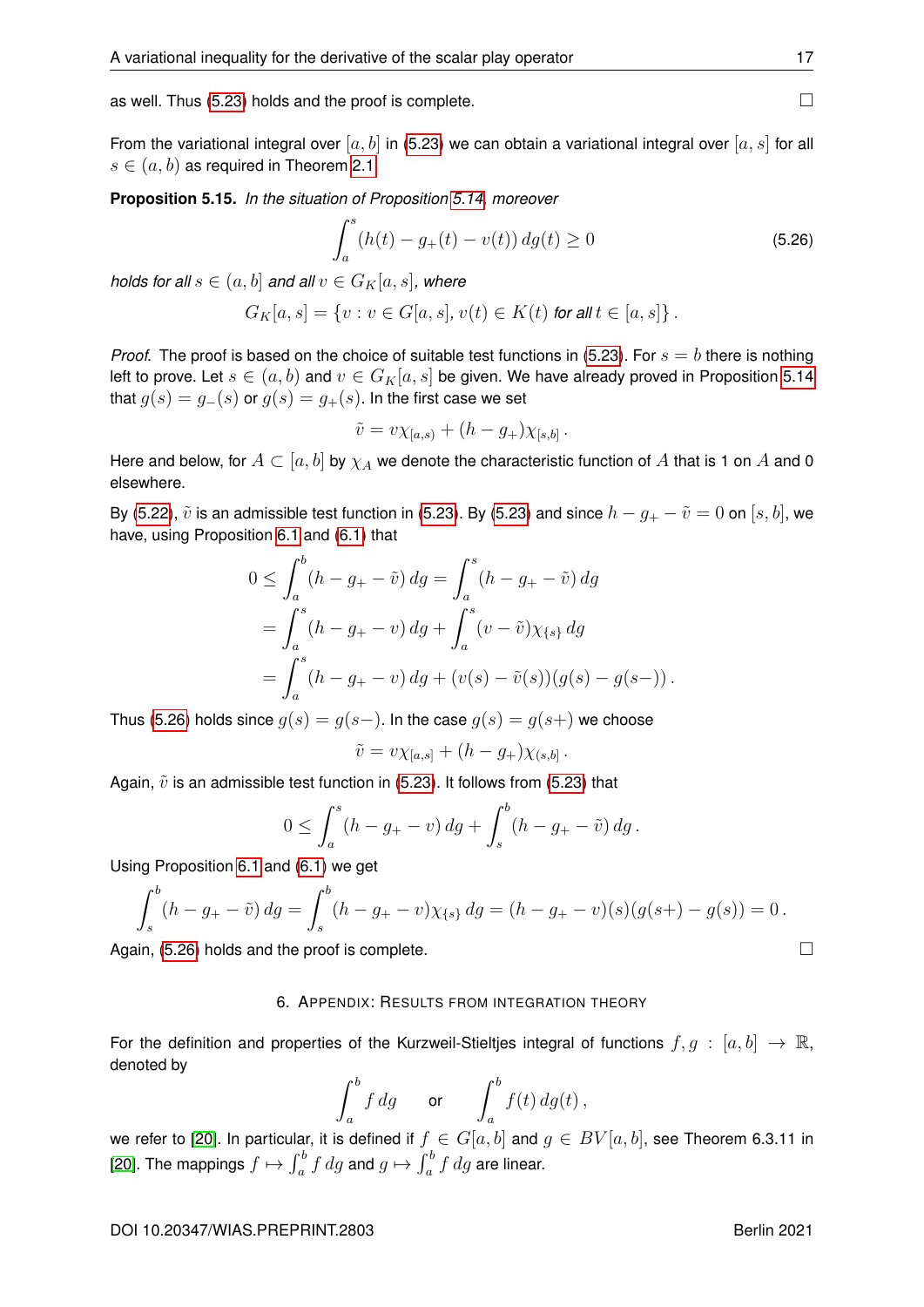We present some specific formulas and results which we use in the paper. The definitions  $q(a-)$  $g(a)$  and  $g(b+) = g(b)$  always apply.

For  $f : [a, b] \to \mathbb{R}$ ,  $g \in G[a, b]$  and  $\tau \in [a, b]$  we have

<span id="page-19-16"></span>
$$
\int_{a}^{b} f \chi_{\{\tau\}} dg = f(\tau) \int_{a}^{b} \chi_{\{\tau\}} dg = f(\tau) (g(\tau+) - g(\tau-)). \tag{6.1}
$$

If  $f, g : [a, b] \to \mathbb{R}, \tau \in [a, b]$  and g is constant on  $[a, \tau)$  as well as on  $(\tau, b]$ , then

<span id="page-19-13"></span>
$$
\int_{a}^{b} f \, dg = f(\tau) (g(\tau +) - g(\tau -)) \,. \tag{6.2}
$$

Both [\(6.1\)](#page-19-16) and [\(6.2\)](#page-19-13) follow from the formulas in Lemma 6.3.2 and Lemma 6.3.3 in [\[20\]](#page-20-4).

<span id="page-19-15"></span>**Proposition 6.1.** *Let*  $f \in G[a, b]$ *,*  $q \in BV[a, b]$ *,*  $a < s < b$ *. Then* 

$$
\int_{a}^{b} f \, dg = \int_{a}^{s} f \, dg + \int_{s}^{b} f \, dg \,. \tag{6.3}
$$

*Proof.* See Theorem 6.2.10 in [\[20\]](#page-20-4).

<span id="page-19-10"></span>**Proposition 6.2.** *Let*  $g \in BV[a, b]$ *. Then* 

$$
\int_{a}^{b} g_{+} dg = \frac{1}{2} (g(b)^{2} - g(a)^{2}) + \frac{1}{2} \sum_{a \le t \le b} (g(t+) - g(t-))^{2}.
$$
 (6.4)

*Proof.* This is a special case of Corollary 1.13 in [\[14\]](#page-20-5). It can also be derived from Proposition 6.4.2 and the second formula of Lemma 6.3.16 in [\[20\]](#page-20-4).

<span id="page-19-14"></span>**Proposition 6.3.** *Let*  $\{f_n\} \subset G[a, b], \{g_n\} \subset BV[a, b]$  *with*  $\sup_n \text{var}(g_n) < \infty$  *and*  $f_n \to f$  *as well as*  $g_n \to g$  *uniformly for*  $n \to \infty$ *. Then*  $f \in G[a, b]$ *,*  $g \in BV[a, b]$  *and* 

$$
\lim_{n \to \infty} \int_{a}^{b} f_n \, dg_n = \int_{a}^{b} f \, dg \,. \tag{6.5}
$$

*Proof.* This is a special case of Theorem 6.8.8 in [\[20\]](#page-20-4). □

#### **REFERENCES**

- <span id="page-19-8"></span>[1] A. Alphonse, M. Hintermüller, C.N. Rautenberg: Directional differentiability for elliptic quasi-variational inequalities of obstacle type. Calc. Var. 58, 39 (2019). https://doi.org/10.1007/s00526-018-1473-0.
- <span id="page-19-9"></span>[2] M. Brokate: Newton and Bouligand derivatives of the scalar play and stop operator. Math. Model. Nat. Phenom. 15 (2020), 15. https://doi.org/10.1051/mmnp/2020013
- <span id="page-19-4"></span>[3] M. Brokate, P. Krejčí: Weak differentiability of scalar hysteresis operators. Discrete Continuous Dyn. Syst. Ser. A 35 (2015), 2405–2421.
- <span id="page-19-1"></span>[4] M. Brokate, J. Sprekels: Hysteresis and phase transitions. Springer 1996.
- <span id="page-19-6"></span>[5] C. Christof: Sensitivity analysis of elliptic variational inequalities of the first and the second kind. PhD Thesis, Fakultät für Mathematik, TU Dortmund, 2018.
- <span id="page-19-7"></span>[6] C. Christof: Sensitivity analysis and optimal control of obstacle-type evolution variational inequalities. SIAM J. Control Opt. 57 (2019), 192–218.
- <span id="page-19-12"></span>[7] D. Fraňková: Regulated functions. Math. Bohem. 116 (1991), 20-59.
- <span id="page-19-11"></span>[8] I.V. Girsanov: Lectures on mathematical theory of extremum problems. Springer, Berlin, 1972.
- <span id="page-19-0"></span>[9] M. A. Krasnoselskii, A. V. Pokrovskii: Systems with hysteresis. Springer 1989. Russian original: Nauka 1983.
- <span id="page-19-2"></span>[10] P. Krejčí: Hysteresis, convexity and dissipation in hyperbolic equations. Gakkotosho, Tokyo 1996.
- <span id="page-19-3"></span>[11] P. Krejčí: Evolution variational inequalities and multidimensional hysteresis operators. In: *Nonlinear Differential Equations* (P. Drábek, P. Krejčí, P. Takáč eds.), Research Notes in Mathematics, Vol. 404, Chapman & Hall/CRC, London, 1999, 47–110.
- [12] P. Krejčí, Ph. Laurençot: Generalized variational inequalities. J. Convex Anal. 9 (2002), 159-183.
- <span id="page-19-5"></span>[13] P. Krejčí: The Kurzweil integral and hysteresis. J. Phys. Conf. Ser. 55 (2006), 144-154.